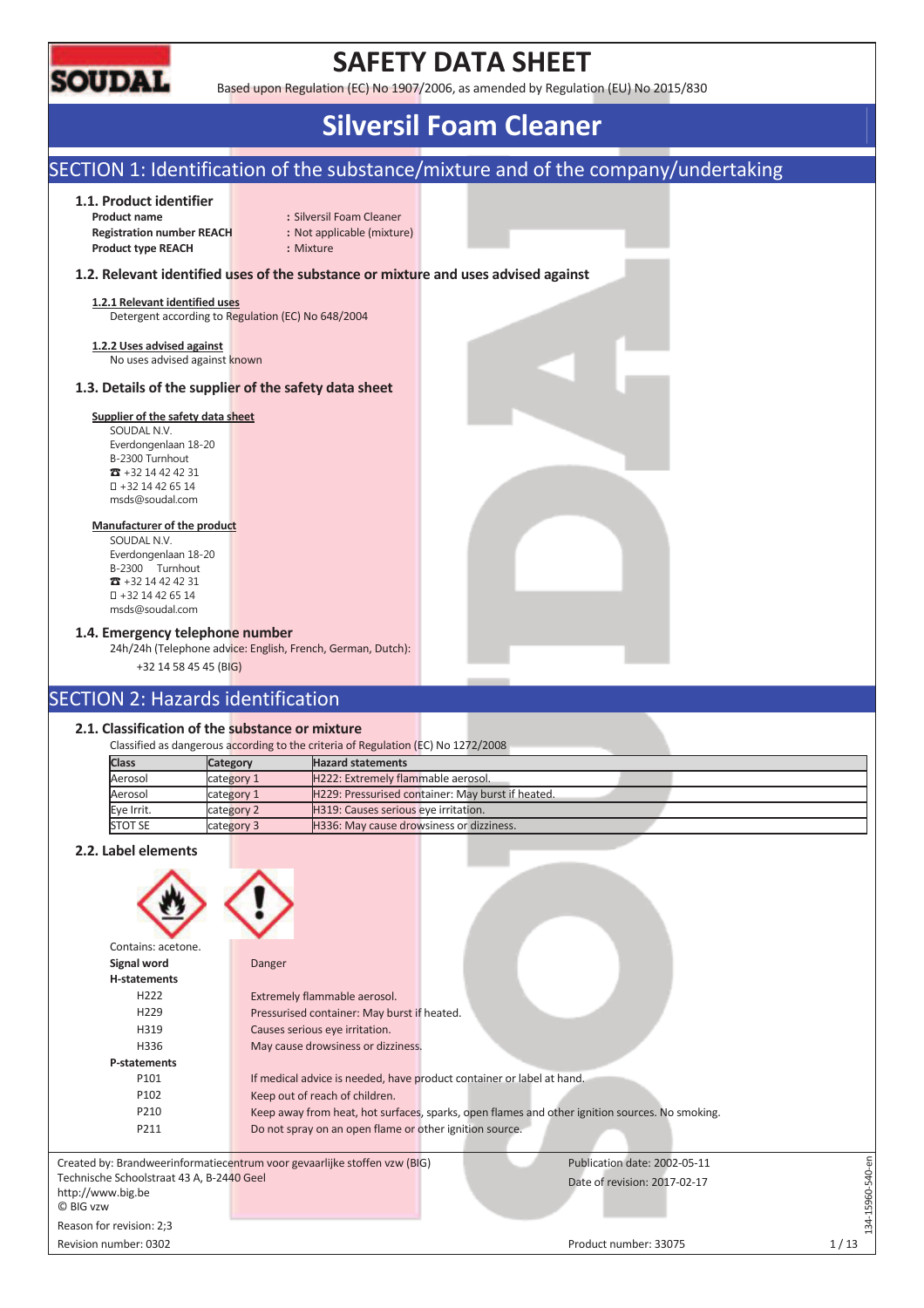P251 Do not pierce or burn, even after use.

P280 Wear eye protection/face protection.

P304 + P340 IF INHALED: Remove person to fresh air and keep comfortable for breathing.

P410 + P412 Protect from sunlight. Do not expose to temperatures exceeding 50 °C/ 122°F.

P501 Dispose of contents/container in accordance with local/regional/national/international regulation.

**Supplemental information** 

EUH066 Repeated exposure may cause skin dryness or cracking.

## **2.3. Other hazards**

Gas/vapour spreads at floor level: ignition hazard

# SECTION 3: Composition/information on ingredients

# **3.1. Substances**

Not applicable

## **3.2. Mixtures**

| <b>Name</b><br><b>REACH Registration No</b> |  |               | <b>CAS No</b><br>Conc. (C)<br><b>EC No</b> |         | <b>Classification according to CLP Note</b>                                                    |            | Remark      |
|---------------------------------------------|--|---------------|--------------------------------------------|---------|------------------------------------------------------------------------------------------------|------------|-------------|
| acetone                                     |  | $67 - 64 - 1$ |                                            | C > 25% | Flam. Lig. 2; H225                                                                             | (1)(2)(10) | Constituent |
| 01-2119471330-49                            |  | 200-662-2     |                                            |         | Eye Irrit. 2; H319<br>STOT SE 3; H336                                                          |            |             |
| butane                                      |  | 106-97-8      |                                            |         | 20% <c<50% 1;="" flam.="" gas="" h220<="" td=""><td>(1)(2)(10)</td><td>Propellant</td></c<50%> | (1)(2)(10) | Propellant  |
| 01-2119474691-32                            |  | 203-448-7     |                                            |         | Press. Gas - Liquefied gas;<br>H <sub>280</sub>                                                |            |             |
| propane                                     |  | 74-98-6       |                                            |         | 20% <c<50% 1;="" flam.="" gas="" h220<="" td=""><td>(1)(2)(10)</td><td>Propellant</td></c<50%> | (1)(2)(10) | Propellant  |
| 01-2119486944-21                            |  | 200-827-9     |                                            |         | Press. Gas - Liquefied gas;<br>H <sub>280</sub>                                                |            |             |
| $(1,3$ -butadiene, conc< $0.1\%$ )          |  |               |                                            |         |                                                                                                |            |             |

(1) For H-statements in full: see heading 16

(2) Substance with a Community workplace exposure limit

(10) Subject to restrictions of Annex XVII of Regulation (EC) No. 1907/2006

# SECTION 4: First aid measures

# **4.1. Description of first aid measures**

#### **General:**

Check the vital functions. Unconscious: maintain adequate airway and respiration. Respiratory arrest: artificial respiration or oxygen. Cardiac arrest: perform resuscitation. Victim conscious with laboured breathing: half-seated. Victim in shock: on his back with legs slightly raised. Vomiting: prevent asphyxia/aspiration pneumonia. Prevent cooling by covering the victim (no warming up). Keep watching the victim. Give psychological aid. Keep the victim calm, avoid physical strain. Depending on the victim's condition: doctor/hospital.

### **After inhalation:**

Remove the victim into fresh air. Respiratory problems: consult a doctor/medical service.

#### **After skin contact:**

Wash immediately with lots of water. Soap may be used. Take victim to a doctor if irritation persists.

#### **After eye contact:**

Rinse immediately with plenty of water. Do not apply neutralizing agents. Take victim to an ophthalmologist if irritation persists.

#### **After ingestion:**

Rinse mouth with water. Do not induce vomiting. Consult a doctor/medical service if you feel unwell.

# **4.2. Most important symptoms and effects, both acute and delayed**

## **4.2.1 Acute symptoms**

### **After inhalation:**

EXPOSURE TO HIGH CONCENTRATIONS: Feeling of weakness. Central nervous system depression. Dizziness. Narcosis. Excited/restless. Drunkenness. Disturbed motor response. Headache. Respiratory difficulties. Disturbances of consciousness. **After skin contact:** 

ON CONTINUOUS EXPOSURE/CONTACT: Dry skin. Cracking of the skin.

**After eye contact:** 

Irritation of the eye tissue.

**After ingestion:** 

No effects known.

**4.2.2 Delayed symptoms** 

No effects known.

## **4.3. Indication of any immediate medical attention and special treatment needed**

If applicable and available it will be listed below.

Reason for revision: 2;3 Publication date: 2002-05-11 Date of revision: 2017-02-17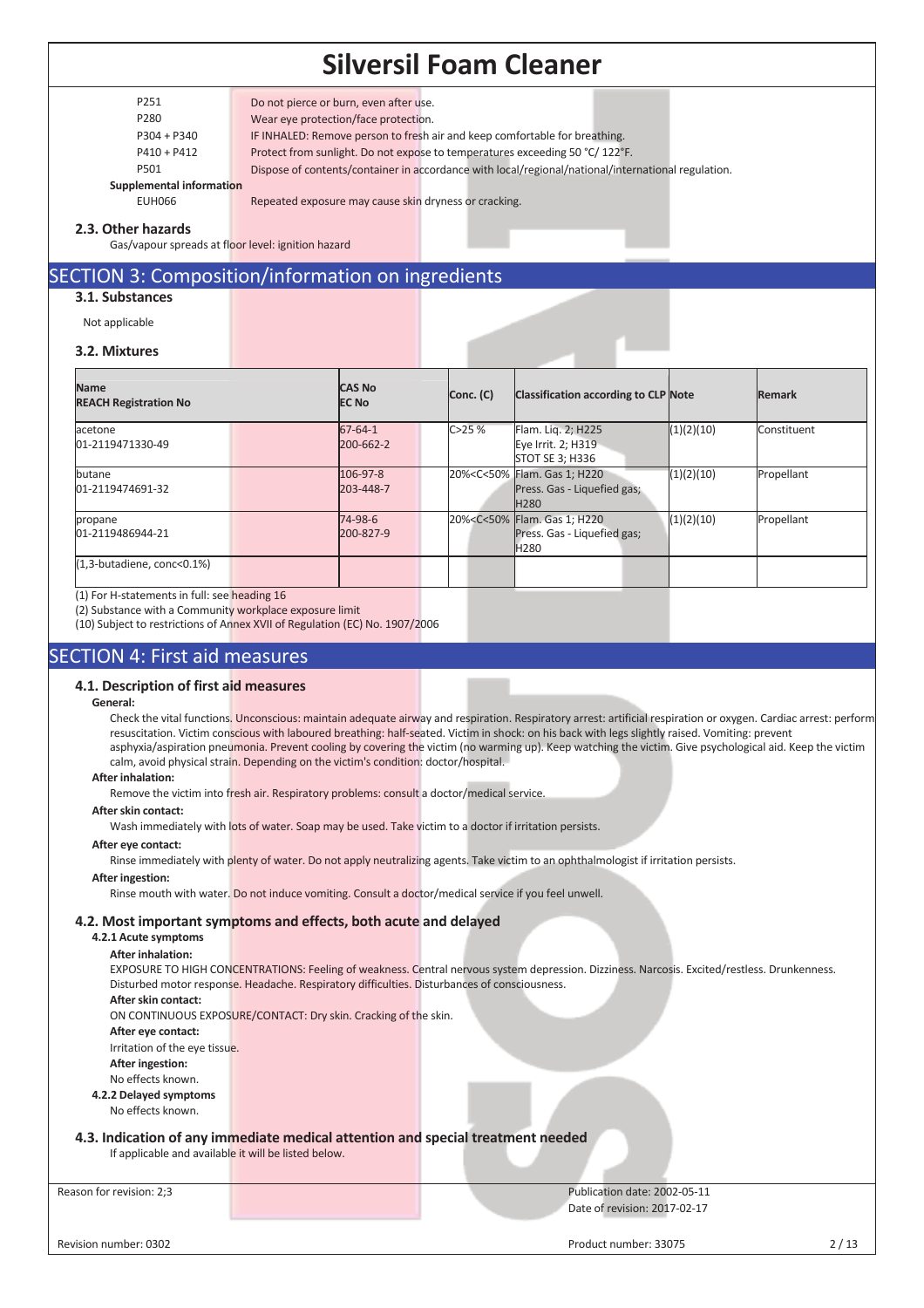# SECTION 5: Firefighting measures

# **5.1. Extinguishing media**

- **5.1.1 Suitable extinguishing media:**  Water spray. BC powder. Sand/earth.
- **5.1.2 Unsuitable extinguishing media:**
- No unsuitable extinguishing media known.

## **5.2. Special hazards arising from the substance or mixture**

Upon combustion: CO and CO2 are formed. Pressurised container: May burst if heated.

## **5.3. Advice for firefighters**

## **5.3.1 Instructions:**

If exposed to fire cool the closed containers by spraying with water. Physical explosion risk: extinguish/cool from behind cover. Do not move the load if exposed to heat. After cooling: persistant risk of physical explosion.

### **5.3.2 Special protective equipment for fire-fighters:**

Gloves. Protective goggles. Protective clothing. Heat/fire exposure: compressed air/oxygen apparatus.

# SECTION 6: Accidental release measures

## **6.1. Personal precautions, protective equipment and emergency procedures**

Stop engines and no smoking. No naked flames or sparks. Spark- and explosionproof appliances and lighting equipment.

# **6.1.1 Protective equipment for non-emergency personnel**

See heading 8.2

# **6.1.2 Protective equipment for emergency responders**

Gloves. Protective goggles. Protective clothing.

Suitable protective clothing

# See heading 8.2

### **6.2. Environmental precautions**

Dam up the liquid spill. Use appropriate containment to avoid environmental contamination.

## **6.3. Methods and material for containment and cleaning up**

Take up liquid spill into a non combustible material e.g.: sand/earth. Scoop absorbed substance into closing containers. Carefully collect the spill/leftovers. Clean contaminated surfaces with an excess of water. Take collected spill to manufacturer/competent authority. Wash clothing and equipment after handling.

### **6.4. Reference to other sections**

See heading 13.

# SECTION 7: Handling and storage

The information in this section is a general description. If applicable and available, exposure scenarios are attached in annex. Always use the relevant exposure scenarios that correspond to your identified use.

### **7.1. Precautions for safe handling**

Use spark-/explosionproof appliances and lighting system. Keep away from naked flames/heat. Keep away from ignition sources/sparks. Gas/vapour heavier than air at 20°C. Observe normal hygiene standards.

# **7.2. Conditions for safe storage, including any incompatibilities**

## **7.2.1 Safe storage requirements:**

Storage temperature: < 50 °C. Store in a cool area. Fireproof storeroom. Keep out of direct sunlight. Meet the legal requirements. Max. storage time: 1 year(s).

## **7.2.2 Keep away from:**

Heat sources, ignition sources, oxidizing agents, (strong) acids, (strong) bases.

- **7.2.3 Suitable packaging material:** 
	- **Aerosol**
- **7.2.4 Non suitable packaging material:**
- No data available

# **7.3. Specific end use(s)**

If applicable and available, exposure scenarios are attached in annex. See information supplied by the manufacturer.

# SECTION 8: Exposure controls/personal protection

# **8.1. Control parameters**

# **8.1.1 Occupational exposure**

# **a) Occupational exposure limit values**

If limit values are applicable and available these will be listed below.

## **EU**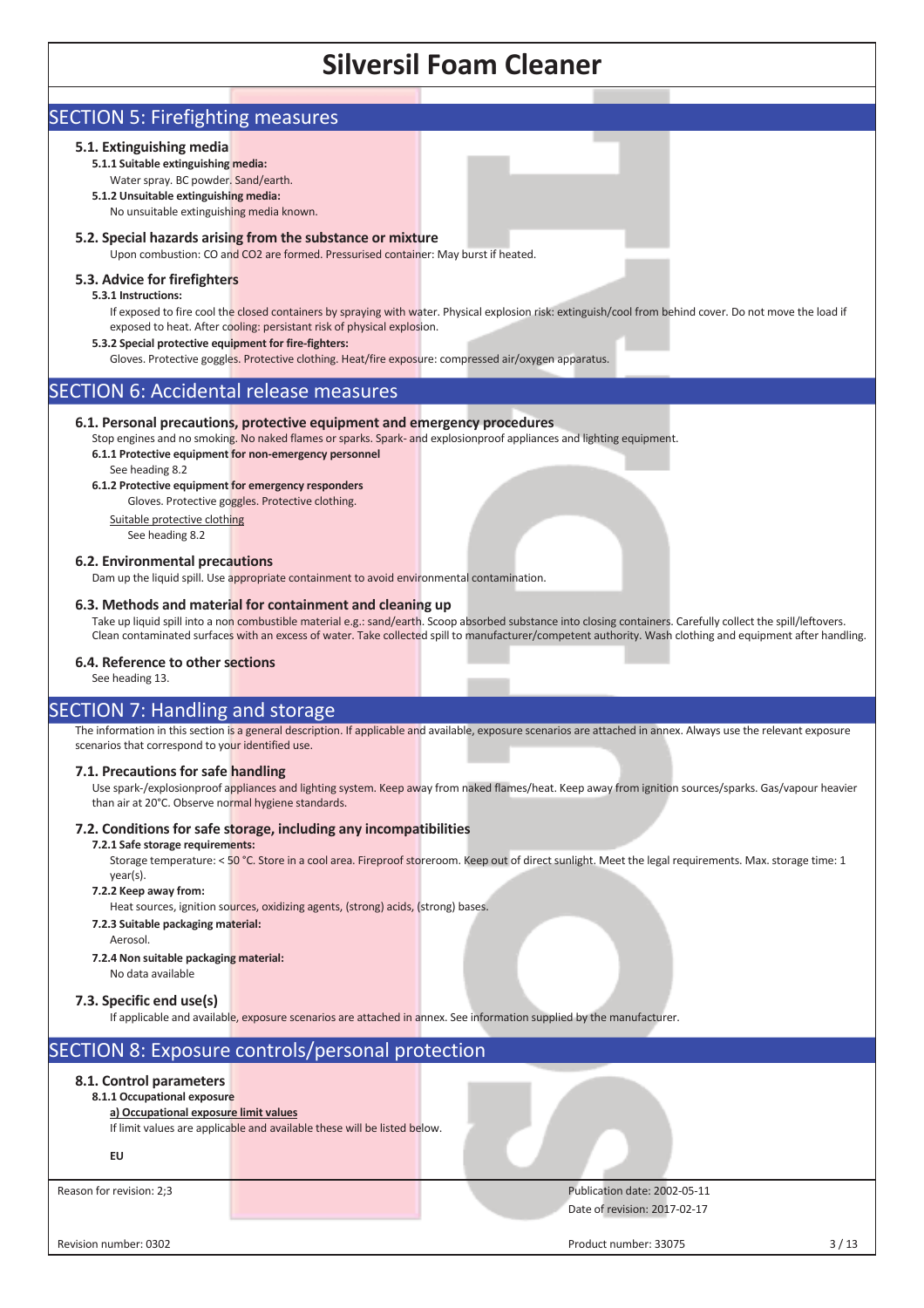| <b>Belgium</b><br>Acétone<br>C4)<br><b>The Netherlands</b><br>Aceton |                                                                          | Time-weighted average exposure limit 8 h (Indicative occupational<br>exposure limit value)            | 1210 mg/m <sup>3</sup>   |
|----------------------------------------------------------------------|--------------------------------------------------------------------------|-------------------------------------------------------------------------------------------------------|--------------------------|
|                                                                      |                                                                          |                                                                                                       |                          |
|                                                                      |                                                                          |                                                                                                       |                          |
|                                                                      |                                                                          | Time-weighted average exposure limit 8 h                                                              | 500 ppm                  |
|                                                                      |                                                                          | Time-weighted average exposure limit 8 h                                                              | 1210 mg/m <sup>3</sup>   |
|                                                                      |                                                                          | Short time value                                                                                      | 1000 ppm                 |
|                                                                      |                                                                          | Short time value                                                                                      | 2420 mg/m <sup>3</sup>   |
|                                                                      |                                                                          | Hydrocarbures aliphatiques sous forme gazeuse : (Alcanes C1- Time-weighted average exposure limit 8 h | 1000 ppm                 |
|                                                                      |                                                                          |                                                                                                       |                          |
|                                                                      |                                                                          |                                                                                                       |                          |
|                                                                      |                                                                          | Time-weighted average exposure limit 8 h (Public occupational                                         | 501 ppm                  |
|                                                                      |                                                                          | exposure limit value)                                                                                 |                          |
|                                                                      |                                                                          | Time-weighted average exposure limit 8 h (Public occupational<br>exposure limit value)                | 1210 mg/m <sup>3</sup>   |
|                                                                      |                                                                          | Short time value (Public occupational exposure limit value)                                           | 1002 ppm                 |
|                                                                      |                                                                          | Short time value (Public occupational exposure limit value)                                           | 2420 mg/m <sup>3</sup>   |
| n-Butaan                                                             |                                                                          | Time-weighted average exposure limit 8 h (Private occupational                                        | 592 ppm                  |
|                                                                      |                                                                          | exposure limit value)                                                                                 |                          |
|                                                                      |                                                                          | Time-weighted average exposure limit 8 h (Private occupational<br>exposure limit value)               | $1430$ mg/m <sup>3</sup> |
|                                                                      |                                                                          |                                                                                                       |                          |
| France                                                               |                                                                          |                                                                                                       |                          |
| Acétone                                                              |                                                                          | Time-weighted average exposure limit 8 h (VRC: Valeur réglementaire<br>contraignante)                 | 500 ppm                  |
|                                                                      |                                                                          | Time-weighted average exposure limit 8 h (VRC: Valeur réglementaire<br>contraignante)                 | 1210 mg/m <sup>3</sup>   |
|                                                                      |                                                                          | Short time value (VRC: Valeur réglementaire contraignante)                                            | 1000 ppm                 |
|                                                                      |                                                                          | Short time value (VRC: Valeur réglementaire contraignante)                                            | 2420 mg/m <sup>3</sup>   |
| n-Butane                                                             |                                                                          | Time-weighted average exposure limit 8 h (VL: Valeur non<br>réglementaire indicative)                 | 800 ppm                  |
|                                                                      |                                                                          | Time-weighted average exposure limit 8 h (VL: Valeur non<br>réglementaire indicative)                 | 1900 mg/m <sup>3</sup>   |
| Germany                                                              |                                                                          |                                                                                                       |                          |
| Aceton                                                               |                                                                          | Time-weighted average exposure limit 8 h (TRGS 900)                                                   | 500 ppm                  |
|                                                                      |                                                                          | Time-weighted average exposure limit 8 h (TRGS 900)                                                   | 1200 mg/m <sup>3</sup>   |
| Butan                                                                |                                                                          | Time-weighted average exposure limit 8 h (TRGS 900)                                                   | 1000 ppm                 |
|                                                                      |                                                                          | Time-weighted average exposure limit 8 h (TRGS 900)                                                   | 2400 mg/m <sup>3</sup>   |
| Propan                                                               |                                                                          | Time-weighted average exposure limit 8 h (TRGS 900)                                                   | 1000 ppm                 |
|                                                                      |                                                                          | Time-weighted average exposure limit 8 h (TRGS 900)                                                   | 1800 mg/m <sup>3</sup>   |
| UK                                                                   |                                                                          |                                                                                                       |                          |
| Acetone                                                              |                                                                          | Time-weighted average exposure limit 8 h (Workplace exposure limit                                    | 500 ppm                  |
|                                                                      |                                                                          | (EH40/2005))                                                                                          |                          |
|                                                                      |                                                                          | Time-weighted average exposure limit 8 h (Workplace exposure limit<br>(EH40/2005))                    | 1210 mg/m <sup>3</sup>   |
|                                                                      |                                                                          | Short time value (Workplace exposure limit (EH40/2005))                                               | 1500 ppm                 |
|                                                                      |                                                                          | Short time value (Workplace exposure limit (EH40/2005))                                               | 3620 mg/m <sup>3</sup>   |
| <b>Butane</b>                                                        |                                                                          | Time-weighted average exposure limit 8 h (Workplace exposure limit<br>(EH40/2005))                    | 600 ppm                  |
|                                                                      |                                                                          | Time-weighted average exposure limit 8 h (Workplace exposure limit<br>(EH40/2005))                    | 1450 mg/m <sup>3</sup>   |
|                                                                      |                                                                          | Short time value (Workplace exposure limit (EH40/2005))                                               | 750 ppm                  |
|                                                                      |                                                                          | Short time value (Workplace exposure limit (EH40/2005))                                               | 1810 mg/m <sup>3</sup>   |
| USA (TLV-ACGIH)                                                      |                                                                          |                                                                                                       |                          |
| Acetone                                                              |                                                                          | Time-weighted average exposure limit 8 h (TLV - Adopted Value)                                        | 250 ppm                  |
|                                                                      |                                                                          | Short time value (TLV - Adopted Value)                                                                | 500 ppm                  |
| Butane, all isomers                                                  |                                                                          | Short time value (TLV - Adopted Value)                                                                | 1000 ppm                 |
| b) National biological limit values                                  |                                                                          |                                                                                                       |                          |
| Germany                                                              | If limit values are applicable and available these will be listed below. |                                                                                                       |                          |
|                                                                      |                                                                          |                                                                                                       |                          |
| Aceton (Aceton)                                                      | Urin: expositionsende, bzw. schichtende                                  | 80 mg/l<br>11/2012 Ständige Senatskommission zur<br>Prüfung gesundheitsschädlicher                    |                          |
| USA (BEI-ACGIH)                                                      |                                                                          | Arbeitsstoffe der DFG                                                                                 |                          |
|                                                                      |                                                                          |                                                                                                       |                          |
| Reason for revision: 2;3                                             |                                                                          | Publication date: 2002-05-11                                                                          |                          |
|                                                                      |                                                                          | Date of revision: 2017-02-17                                                                          |                          |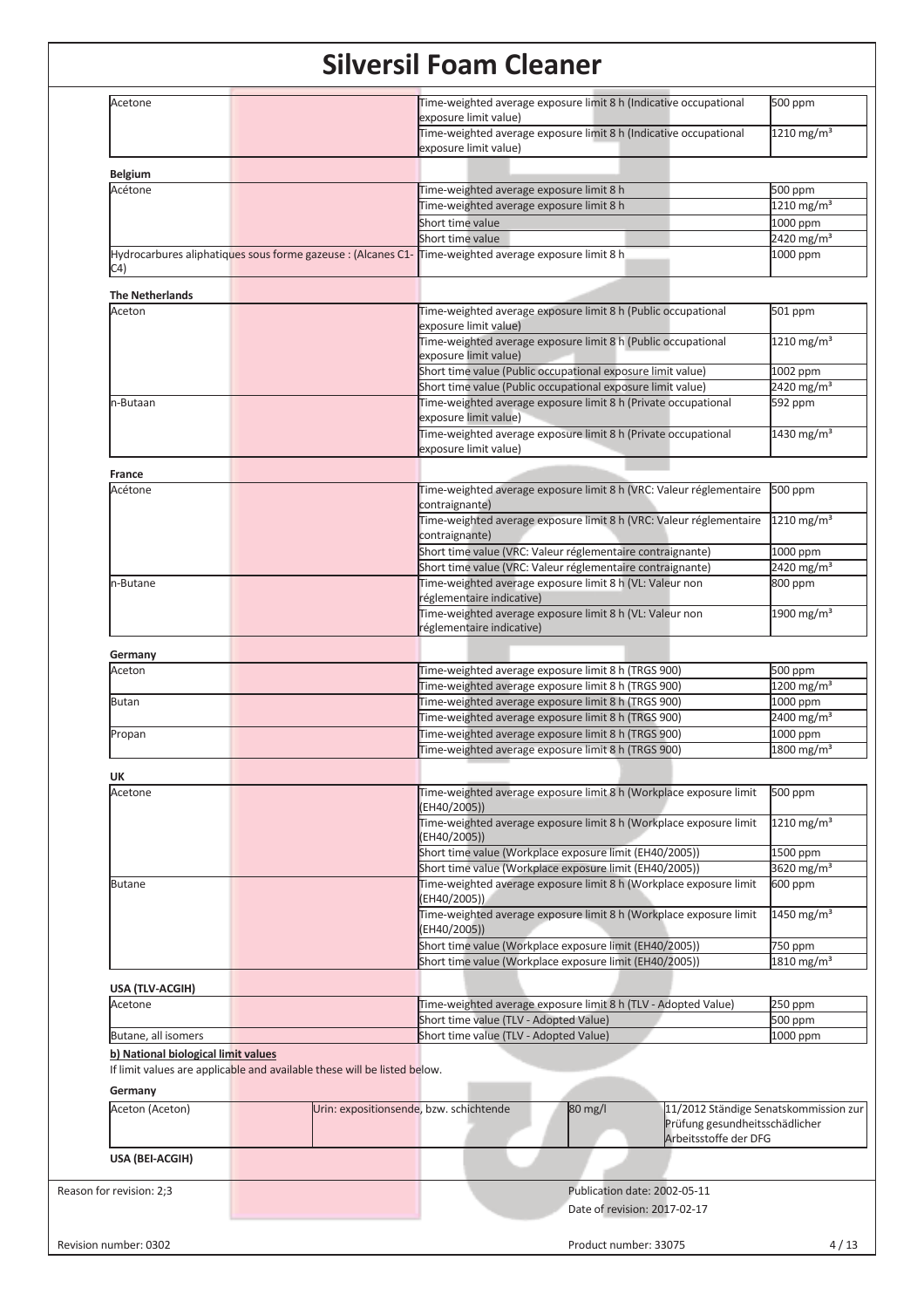|                                                                                                                                                                                                                                                                                                                                                                                                                                                                             | Urine: end of shift                                  |                              | $20 \text{ mg/L}$            |               | Nonspecific - Intended changes                                                                                                                  |
|-----------------------------------------------------------------------------------------------------------------------------------------------------------------------------------------------------------------------------------------------------------------------------------------------------------------------------------------------------------------------------------------------------------------------------------------------------------------------------|------------------------------------------------------|------------------------------|------------------------------|---------------|-------------------------------------------------------------------------------------------------------------------------------------------------|
| Acetone (Acetone)                                                                                                                                                                                                                                                                                                                                                                                                                                                           | Urine: end of shift                                  |                              | 25 mg/L                      |               |                                                                                                                                                 |
| 8.1.2 Sampling methods                                                                                                                                                                                                                                                                                                                                                                                                                                                      |                                                      |                              |                              |               |                                                                                                                                                 |
| If applicable and available it will be listed below.                                                                                                                                                                                                                                                                                                                                                                                                                        |                                                      |                              |                              |               |                                                                                                                                                 |
| Acetone (ketones 1)                                                                                                                                                                                                                                                                                                                                                                                                                                                         |                                                      | <b>NIOSH</b>                 | 1300                         |               |                                                                                                                                                 |
| Acetone (ketones I)                                                                                                                                                                                                                                                                                                                                                                                                                                                         |                                                      | <b>NIOSH</b>                 | 2555                         |               |                                                                                                                                                 |
| Acetone (organic and inorganic gases by Extractive FTIR)                                                                                                                                                                                                                                                                                                                                                                                                                    |                                                      | <b>NIOSH</b>                 | 3800                         |               |                                                                                                                                                 |
| Acetone (Volatile Organic compounds)                                                                                                                                                                                                                                                                                                                                                                                                                                        |                                                      | <b>NIOSH</b>                 | 2549                         |               |                                                                                                                                                 |
| <b>ACETONE and METHYL ETHYL KETONE in urine</b>                                                                                                                                                                                                                                                                                                                                                                                                                             |                                                      | <b>NIOSH</b>                 | 8319                         |               |                                                                                                                                                 |
| Acetone<br>8.1.3 Applicable limit values when using the substance or mixture as intended                                                                                                                                                                                                                                                                                                                                                                                    |                                                      | <b>OSHA</b>                  | 69                           |               |                                                                                                                                                 |
| If limit values are applicable and available these will be listed below.<br>8.1.4 DNEL/PNEC values<br><b>DNEL/DMEL - Workers</b><br>acetone                                                                                                                                                                                                                                                                                                                                 |                                                      |                              |                              |               |                                                                                                                                                 |
| <b>Effect level (DNEL/DMEL)</b>                                                                                                                                                                                                                                                                                                                                                                                                                                             | <b>Type</b>                                          |                              | Value                        |               | <b>Remark</b>                                                                                                                                   |
| <b>DNEL</b>                                                                                                                                                                                                                                                                                                                                                                                                                                                                 | Long-term systemic effects inhalation                |                              | 1210 mg/m <sup>3</sup>       |               |                                                                                                                                                 |
|                                                                                                                                                                                                                                                                                                                                                                                                                                                                             | Acute local effects inhalation                       |                              | 2420 mg/m <sup>3</sup>       |               |                                                                                                                                                 |
|                                                                                                                                                                                                                                                                                                                                                                                                                                                                             | Long-term systemic effects dermal                    |                              | 186 mg/kg bw/day             |               |                                                                                                                                                 |
| <b>DNEL/DMEL - General population</b>                                                                                                                                                                                                                                                                                                                                                                                                                                       |                                                      |                              |                              |               |                                                                                                                                                 |
| acetone                                                                                                                                                                                                                                                                                                                                                                                                                                                                     |                                                      |                              |                              |               |                                                                                                                                                 |
| <b>Effect level (DNEL/DMEL)</b>                                                                                                                                                                                                                                                                                                                                                                                                                                             | <b>Type</b>                                          |                              | Value                        |               | <b>Remark</b>                                                                                                                                   |
| <b>DNEL</b>                                                                                                                                                                                                                                                                                                                                                                                                                                                                 | Long-term systemic effects dermal                    |                              | 62 mg/kg bw/day              |               |                                                                                                                                                 |
|                                                                                                                                                                                                                                                                                                                                                                                                                                                                             | Long-term systemic effects inhalation                |                              | $200$ mg/m <sup>3</sup>      |               |                                                                                                                                                 |
| <b>PNEC</b>                                                                                                                                                                                                                                                                                                                                                                                                                                                                 | Long-term systemic effects oral                      |                              | 62 mg/kg bw/day              |               |                                                                                                                                                 |
| acetone                                                                                                                                                                                                                                                                                                                                                                                                                                                                     |                                                      |                              |                              |               |                                                                                                                                                 |
| <b>Compartments</b>                                                                                                                                                                                                                                                                                                                                                                                                                                                         |                                                      | Value                        |                              | <b>Remark</b> |                                                                                                                                                 |
| Fresh water                                                                                                                                                                                                                                                                                                                                                                                                                                                                 |                                                      | 10.6 mg/l                    |                              |               |                                                                                                                                                 |
| Marine water                                                                                                                                                                                                                                                                                                                                                                                                                                                                |                                                      | $1.06$ mg/l                  |                              |               |                                                                                                                                                 |
| Fresh water sediment                                                                                                                                                                                                                                                                                                                                                                                                                                                        |                                                      | 30.4 mg/kg sediment dw       |                              |               |                                                                                                                                                 |
| Marine water sediment                                                                                                                                                                                                                                                                                                                                                                                                                                                       |                                                      | 3.04 mg/kg sediment dw       |                              |               |                                                                                                                                                 |
| Soil                                                                                                                                                                                                                                                                                                                                                                                                                                                                        |                                                      | 29.5 mg/kg soil dw           |                              |               |                                                                                                                                                 |
| <b>STP</b>                                                                                                                                                                                                                                                                                                                                                                                                                                                                  |                                                      | $100$ mg/l                   |                              |               |                                                                                                                                                 |
| 8.2. Exposure controls<br>The information in this section is a general description. If applicable and available, exposure scenarios are attached in annex. Always use the relevant exposure<br>scenarios that correspond to your identified use.<br>8.2.1 Appropriate engineering controls                                                                                                                                                                                  | If applicable and available it will be listed below. |                              |                              |               |                                                                                                                                                 |
| concentration in the air regularly.<br>8.2.2 Individual protection measures, such as personal protective equipment<br>Observe normal hygiene standards. Do not eat, drink or smoke during work.<br>a) Respiratory protection:<br>Wear gas mask with filter type A if conc. in air > exposure limit.<br>b) Hand protection:<br>Gloves.<br>c) Eye protection:<br>Protective goggles.<br>d) Skin protection:<br>Protective clothing.<br>8.2.3 Environmental exposure controls: |                                                      |                              |                              |               | Use spark-/explosionproof appliances and lighting system. Keep away from naked flames/heat. Keep away from ignition sources/sparks. Measure the |
| See headings 6.2, 6.3 and 13<br><b>SECTION 9: Physical and chemical properties</b>                                                                                                                                                                                                                                                                                                                                                                                          |                                                      |                              |                              |               |                                                                                                                                                 |
| 9.1. Information on basic physical and chemical properties<br>Physical form                                                                                                                                                                                                                                                                                                                                                                                                 | Aerosol                                              |                              |                              |               |                                                                                                                                                 |
| Odour                                                                                                                                                                                                                                                                                                                                                                                                                                                                       | Acetone odour                                        |                              |                              |               |                                                                                                                                                 |
| Odour threshold                                                                                                                                                                                                                                                                                                                                                                                                                                                             |                                                      | No data available            |                              |               |                                                                                                                                                 |
| Colour                                                                                                                                                                                                                                                                                                                                                                                                                                                                      | <b>Colourless</b>                                    |                              |                              |               |                                                                                                                                                 |
| Particle size                                                                                                                                                                                                                                                                                                                                                                                                                                                               |                                                      | No data available            |                              |               |                                                                                                                                                 |
| Explosion limits                                                                                                                                                                                                                                                                                                                                                                                                                                                            | 1.8 - 13 vol %                                       |                              |                              |               |                                                                                                                                                 |
| Flammability                                                                                                                                                                                                                                                                                                                                                                                                                                                                |                                                      | Extremely flammable aerosol. |                              |               |                                                                                                                                                 |
| Log Kow                                                                                                                                                                                                                                                                                                                                                                                                                                                                     |                                                      | Not applicable (mixture)     |                              |               |                                                                                                                                                 |
| Dynamic viscosity                                                                                                                                                                                                                                                                                                                                                                                                                                                           |                                                      | No data available            |                              |               |                                                                                                                                                 |
| Reason for revision: 2;3                                                                                                                                                                                                                                                                                                                                                                                                                                                    |                                                      |                              | Publication date: 2002-05-11 |               |                                                                                                                                                 |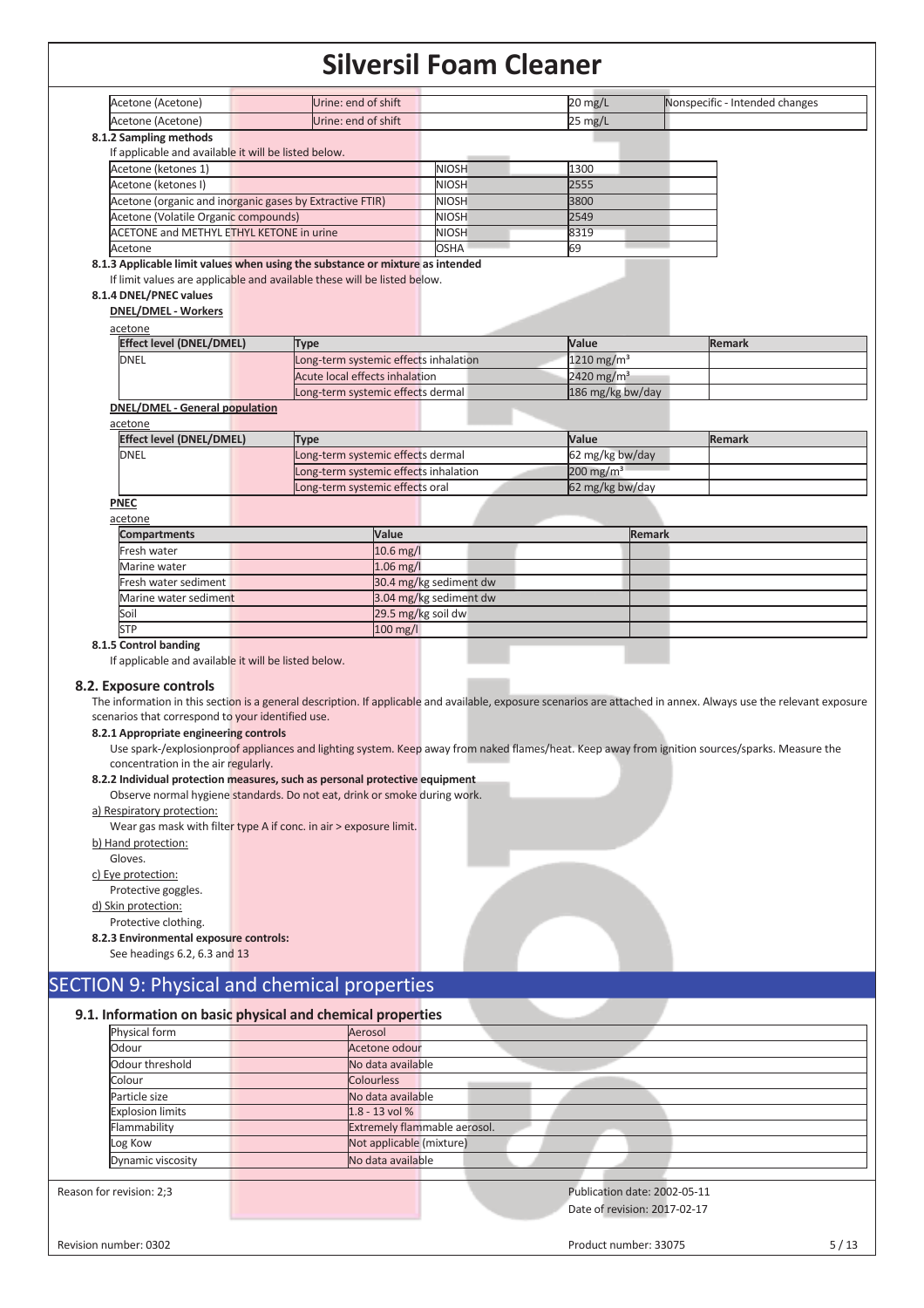| Kinematic viscosity         | No data available                                      |
|-----------------------------|--------------------------------------------------------|
| Melting point               | Not applicable                                         |
| <b>Boiling point</b>        | Not applicable                                         |
| Flash point                 | Not applicable                                         |
| Evaporation rate            | No data available                                      |
| Relative vapour density     | No data available                                      |
| Vapour pressure             | 8530 hPa; 20 °C                                        |
| Solubility                  | water; Complete                                        |
|                             | ethanol; soluble                                       |
|                             | ether; soluble                                         |
| Relative density            | No data available                                      |
| Decomposition temperature   | No data available                                      |
| Auto-ignition temperature   | No data available                                      |
| <b>Explosive properties</b> | No chemical group associated with explosive properties |
| Oxidising properties        | No chemical group associated with oxidising properties |
| þН                          | No data available                                      |

# **9.2. Other information**

Absolute density No data available

# SECTION 10: Stability and reactivity

## **10.1. Reactivity**

May be ignited by sparks. Gas/vapour spreads at floor level: ignition hazard. No data available.

# **10.2. Chemical stability**

Stable under normal conditions.

### **10.3. Possibility of hazardous reactions**  No data available.

### **10.4. Conditions to avoid**

Use spark-/explosionproof appliances and lighting system. Keep away from naked flames/heat. Keep away from ignition sources/sparks.

### **10.5. Incompatible materials**

Oxidizing agents, (strong) acids, (strong) bases.

# **10.6. Hazardous decomposition products**

Upon combustion: CO and CO2 are formed.

# SECTION 11: Toxicological information

## **11.1. Information on toxicological effects**

**11.1.1 Test results** 

# **Acute toxicity**

|      | Silversil Foam Cleaner   |                  |           |                    |                       |                      |                |                        |               |
|------|--------------------------|------------------|-----------|--------------------|-----------------------|----------------------|----------------|------------------------|---------------|
|      | <b>Route of exposure</b> | Parameter Method |           |                    | Value                 | <b>Exposure time</b> | <b>Species</b> | Value<br>determination | <b>Remark</b> |
| Oral |                          | LD50             |           |                    | $\cdot$ 5000 mg/kg bw |                      | Rat            | Calculated value       |               |
|      | acetone                  |                  |           |                    |                       |                      |                |                        |               |
|      | <b>Route of exposure</b> |                  | Parameter | Method             | <b>Value</b>          | <b>Exposure time</b> | <b>Species</b> | <b>Value</b>           | <b>Remark</b> |
|      |                          |                  |           |                    |                       |                      |                | determination          |               |
|      | <b>Oral</b>              | <b>D50</b>       |           | Equivalent to OECD | 5800 mg/kg            |                      | Rat (female)   | Experimental value     |               |

|                           |             | 401                                   |                   |      |                 |                           |  |
|---------------------------|-------------|---------------------------------------|-------------------|------|-----------------|---------------------------|--|
| Dermal                    | <b>LD50</b> | Equivalent to OECD 20000 mg/kg<br>402 |                   |      | Rabbit (male)   | Experimental value        |  |
| Dermal                    | LD50        |                                       | $> 7426$ mg/kg bw |      | Rabbit (female) | Weight of evidence        |  |
| Inhalation (vapours) LC50 |             | Other                                 | 76 mg/l           | 4h   | Rat (female)    | <b>Experimental value</b> |  |
| Inhalation (vapours) LCLO |             | Other                                 | 16000 ppm         | 14 h | <b>Rat</b>      | Experimental value        |  |

Judgement is based on the relevant ingredients

# **Conclusion**

Low acute toxicity by the dermal route Low acute toxicity by the oral route Low acute toxicity by the inhalation route

#### **Corrosion/irritation**

| Silversil Foam Cleaner                  |  |
|-----------------------------------------|--|
| No (test) data on the mixture available |  |
|                                         |  |

# Reason for revision: 2;3 Publication date: 2002-05-11 Date of revision: 2017-02-17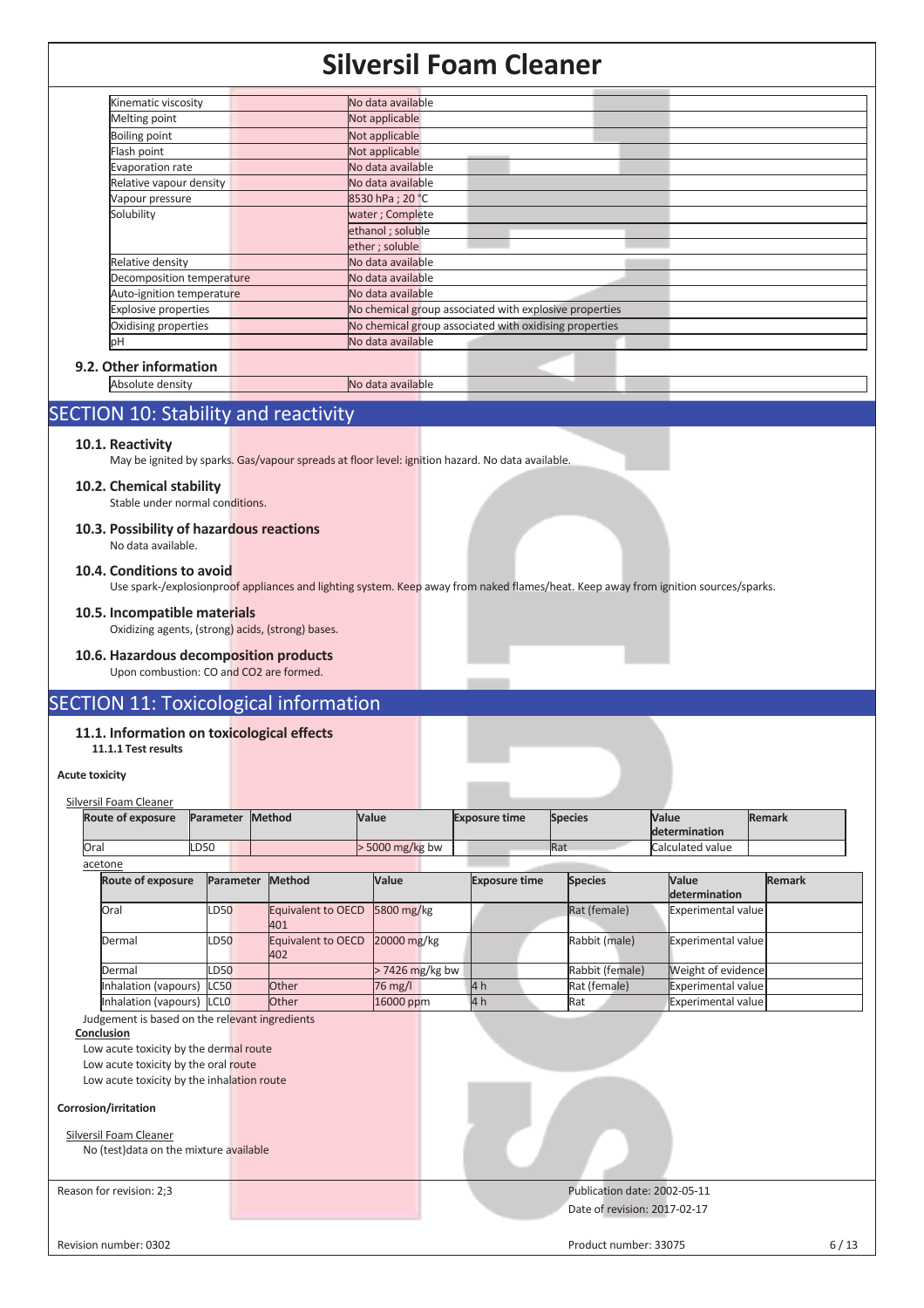| Route of exposure Result                                                                   |                                              |                                  |           |                      |                      |                                       |                              |                                     |                                    |
|--------------------------------------------------------------------------------------------|----------------------------------------------|----------------------------------|-----------|----------------------|----------------------|---------------------------------------|------------------------------|-------------------------------------|------------------------------------|
|                                                                                            |                                              | Method                           |           | <b>Exposure time</b> |                      | Time point                            | <b>Species</b>               | Value<br>determination              | <b>Remark</b>                      |
| Eye                                                                                        | <b>Irritating</b>                            | <b>OECD 405</b>                  |           |                      |                      | 24; 48; 72 hours                      | Rabbit                       | Weight of evidence                  |                                    |
| Skin                                                                                       | Not irritating                               | Other                            |           | $3 \text{ day}(s)$   |                      | 24; 48; 72 hours                      | Guinea pig                   | Weight of evidence                  |                                    |
| Inhalation                                                                                 | Slightly irritating                          | Human<br>observation study       |           | 20 minutes           |                      |                                       | Human                        | Literature                          |                                    |
| Classification is based on the relevant ingredients                                        |                                              |                                  |           |                      |                      |                                       |                              |                                     |                                    |
| Conclusion                                                                                 |                                              |                                  |           |                      |                      |                                       |                              |                                     |                                    |
| Causes serious eye irritation.                                                             |                                              |                                  |           |                      |                      |                                       |                              |                                     |                                    |
| Not classified as irritating to the skin                                                   |                                              |                                  |           |                      |                      |                                       |                              |                                     |                                    |
| Respiratory or skin sensitisation                                                          |                                              |                                  |           |                      |                      |                                       |                              |                                     |                                    |
| Silversil Foam Cleaner                                                                     |                                              |                                  |           |                      |                      |                                       |                              |                                     |                                    |
| No (test) data on the mixture available                                                    |                                              |                                  |           |                      |                      |                                       |                              |                                     |                                    |
| acetone                                                                                    |                                              |                                  |           |                      |                      |                                       |                              |                                     |                                    |
| Route of exposure Result                                                                   |                                              | <b>Method</b>                    |           | <b>Exposure time</b> |                      | Observation time Species              |                              | <b>Value determination Remark</b>   |                                    |
| Skin                                                                                       | Not sensitizing                              | Guinea pig                       |           |                      |                      | point<br>48 hours                     |                              | Hamster (female) Experimental value |                                    |
|                                                                                            |                                              | maximisation test                |           |                      |                      |                                       |                              |                                     |                                    |
| Skin                                                                                       | Not sensitizing                              | Human observation                |           |                      |                      |                                       | Human                        | Literature                          |                                    |
| Judgement is based on the relevant ingredients                                             |                                              |                                  |           |                      |                      |                                       |                              |                                     |                                    |
| Conclusion                                                                                 |                                              |                                  |           |                      |                      |                                       |                              |                                     |                                    |
| Not classified as sensitizing for skin<br>Not classified as sensitizing for inhalation     |                                              |                                  |           |                      |                      |                                       |                              |                                     |                                    |
|                                                                                            |                                              |                                  |           |                      |                      |                                       |                              |                                     |                                    |
| Specific target organ toxicity                                                             |                                              |                                  |           |                      |                      |                                       |                              |                                     |                                    |
| Silversil Foam Cleaner                                                                     |                                              |                                  |           |                      |                      |                                       |                              |                                     |                                    |
| No (test) data on the mixture available                                                    |                                              |                                  |           |                      |                      |                                       |                              |                                     |                                    |
| acetone                                                                                    |                                              |                                  |           |                      |                      |                                       |                              |                                     |                                    |
| Route of exposure Parameter                                                                |                                              | Method                           | Value     |                      | Organ                | <b>Effect</b>                         | <b>Exposure time</b>         | <b>Species</b>                      | Value                              |
|                                                                                            |                                              |                                  |           |                      |                      |                                       |                              |                                     | determination                      |
| Oral                                                                                       | <b>NOAEL</b>                                 | Equivalent to<br><b>OECD 408</b> | 20 mg/l   |                      |                      | No effect                             | $13$ week(s)                 | Mouse<br>(male/female)              | Experimental<br>value              |
| Dermal                                                                                     |                                              |                                  |           |                      |                      |                                       |                              |                                     | Not relevant,                      |
|                                                                                            |                                              |                                  |           |                      |                      |                                       |                              |                                     | expert                             |
| Inhalation                                                                                 | <b>NOAEC</b>                                 | Other                            | 19000 ppm |                      |                      | No effect                             | 8 week(s)                    | Rat (male)                          | Literature                         |
| (vapours)                                                                                  |                                              |                                  |           |                      |                      |                                       |                              |                                     |                                    |
| Inhalation<br>(vapours)                                                                    |                                              | Human<br>observation             | 361 ppm   |                      | system               | Central nervous neurotoxic<br>effects | $2 \text{ day}(s)$           | Human                               | Inconclusive,<br>insufficient data |
|                                                                                            |                                              | study                            |           |                      |                      |                                       |                              |                                     |                                    |
| Classification is based on the relevant ingredients                                        |                                              |                                  |           |                      |                      |                                       |                              |                                     |                                    |
| <u>Conclusion</u>                                                                          |                                              |                                  |           |                      |                      |                                       |                              |                                     |                                    |
| Low sub-chronic toxicity by the dermal route<br>Low sub-chronic toxicity by the oral route |                                              |                                  |           |                      |                      |                                       |                              |                                     |                                    |
|                                                                                            | Low sub-chronic toxicity by inhalation route |                                  |           |                      |                      |                                       |                              |                                     |                                    |
|                                                                                            |                                              |                                  |           |                      |                      |                                       |                              |                                     |                                    |
| May cause drowsiness or dizziness.                                                         |                                              |                                  |           |                      |                      |                                       |                              |                                     |                                    |
|                                                                                            |                                              |                                  |           |                      |                      |                                       |                              |                                     |                                    |
| Mutagenicity (in vitro)                                                                    |                                              |                                  |           |                      |                      |                                       |                              |                                     |                                    |
| Silversil Foam Cleaner                                                                     |                                              |                                  |           |                      |                      |                                       |                              |                                     |                                    |
| No (test) data on the mixture available                                                    |                                              |                                  |           |                      |                      |                                       |                              |                                     |                                    |
| acetone                                                                                    |                                              |                                  |           |                      |                      |                                       |                              |                                     |                                    |
| Result                                                                                     |                                              | <b>Method</b>                    |           |                      | Test substrate       |                                       | <b>Effect</b>                | <b>Value determination</b>          |                                    |
| Negative                                                                                   |                                              | Equivalent to OECD 471           |           |                      |                      | Bacteria (S.typhimurium)              | No effect                    | <b>Experimental value</b>           |                                    |
| Negative                                                                                   |                                              | Equivalent to OECD 473           |           |                      |                      | Chinese hamster ovary (CHO) No effect |                              | <b>Experimental value</b>           |                                    |
| Mutagenicity (in vivo)                                                                     |                                              |                                  |           |                      |                      |                                       |                              |                                     |                                    |
|                                                                                            |                                              |                                  |           |                      |                      |                                       |                              |                                     |                                    |
| <b>Silversil Foam Cleaner</b><br>No (test) data on the mixture available                   |                                              |                                  |           |                      |                      |                                       |                              |                                     |                                    |
| acetone                                                                                    |                                              |                                  |           |                      |                      |                                       |                              |                                     |                                    |
| <b>Result</b>                                                                              |                                              | <b>Method</b>                    |           |                      | <b>Exposure time</b> | <b>Test substrate</b>                 |                              | Organ                               | <b>Value determination</b>         |
| Negative                                                                                   |                                              |                                  |           | 13 week(s)           |                      | Mouse (male/female)                   |                              |                                     | Literature                         |
| Judgement is based on the relevant ingredients                                             |                                              |                                  |           |                      |                      |                                       |                              |                                     |                                    |
| Conclusion                                                                                 |                                              |                                  |           |                      |                      |                                       |                              |                                     |                                    |
| Not classified for mutagenic or genotoxic toxicity                                         |                                              |                                  |           |                      |                      |                                       |                              |                                     |                                    |
|                                                                                            |                                              |                                  |           |                      |                      |                                       |                              |                                     |                                    |
| Carcinogenicity                                                                            |                                              |                                  |           |                      |                      |                                       |                              |                                     |                                    |
| Reason for revision: 2;3                                                                   |                                              |                                  |           |                      |                      |                                       | Publication date: 2002-05-11 |                                     |                                    |
|                                                                                            |                                              |                                  |           |                      |                      |                                       | Date of revision: 2017-02-17 |                                     |                                    |
|                                                                                            |                                              |                                  |           |                      |                      |                                       |                              |                                     |                                    |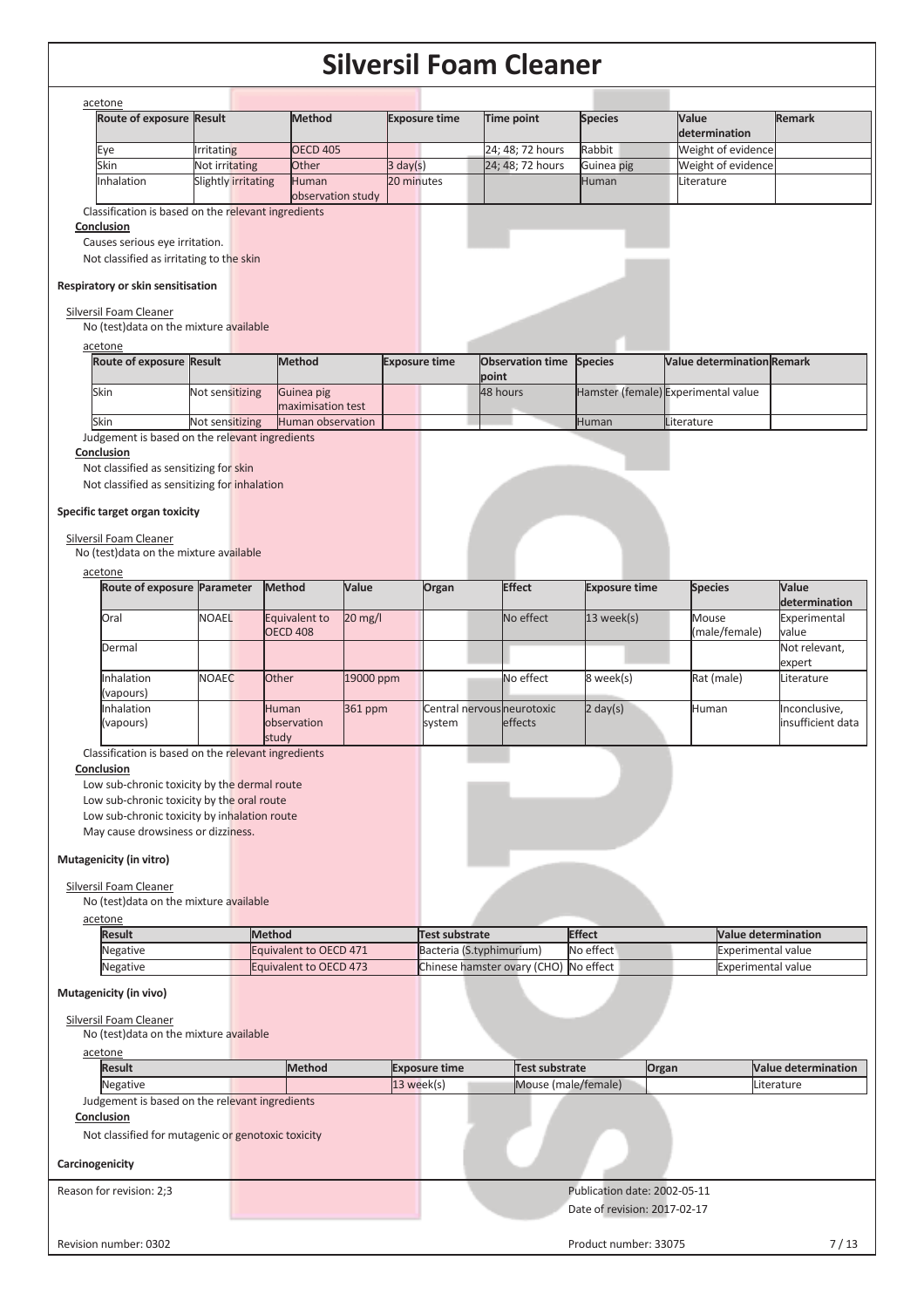| acetone                                                                                                                                                                                                                                                                | No (test) data on the mixture available                           |           |               |                 |                  |                     |                          |                                                                                                                                            |                      |                      |                                |                      |                                                 |
|------------------------------------------------------------------------------------------------------------------------------------------------------------------------------------------------------------------------------------------------------------------------|-------------------------------------------------------------------|-----------|---------------|-----------------|------------------|---------------------|--------------------------|--------------------------------------------------------------------------------------------------------------------------------------------|----------------------|----------------------|--------------------------------|----------------------|-------------------------------------------------|
| <b>Route of</b><br>exposure                                                                                                                                                                                                                                            |                                                                   | Parameter | <b>Method</b> |                 | Value            |                     | <b>Exposure time</b>     |                                                                                                                                            | <b>Species</b>       |                      | <b>Effect</b>                  | Organ                | Value<br>determination                          |
| Dermal                                                                                                                                                                                                                                                                 | <b>NOEL</b>                                                       |           | Other         |                 | 79 mg            |                     | 51 week(s)               |                                                                                                                                            | Mouse (female)       |                      | No effect                      |                      | Literature                                      |
| Judgement is based on the relevant ingredients<br>Conclusion<br>Not classified for carcinogenicity<br><b>Reproductive toxicity</b>                                                                                                                                     |                                                                   |           |               |                 |                  |                     |                          |                                                                                                                                            |                      |                      |                                |                      |                                                 |
| <b>Silversil Foam Cleaner</b>                                                                                                                                                                                                                                          |                                                                   |           |               |                 |                  |                     |                          |                                                                                                                                            |                      |                      |                                |                      |                                                 |
| No (test) data on the mixture available                                                                                                                                                                                                                                |                                                                   |           |               |                 |                  |                     |                          |                                                                                                                                            |                      |                      |                                |                      |                                                 |
| acetone                                                                                                                                                                                                                                                                |                                                                   |           | Parameter     | <b>Method</b>   |                  | Value               |                          | <b>Exposure time</b>                                                                                                                       | <b>Species</b>       |                      | <b>Effect</b>                  | Organ                | Value                                           |
|                                                                                                                                                                                                                                                                        |                                                                   |           |               |                 |                  |                     |                          |                                                                                                                                            |                      |                      |                                |                      | determination                                   |
|                                                                                                                                                                                                                                                                        | Developmental toxicity                                            |           | <b>NOAEC</b>  | <b>OECD 414</b> | Equivalent to    | 11000 ppm           |                          | 6 days<br>(gestation,<br>daily) - 19 days<br>(gestation,<br>daily)                                                                         | Rat<br>(male/female) |                      |                                |                      | Experimental<br>value                           |
|                                                                                                                                                                                                                                                                        | <b>Effects on fertility</b>                                       |           | <b>NOAEL</b>  | Other           |                  | 900 mg/kg<br>bw/day |                          | 13 week(s)                                                                                                                                 | Rat (male)           |                      | No effect                      |                      | Literature                                      |
| Not classified for reprotoxic or developmental toxicity                                                                                                                                                                                                                |                                                                   |           |               |                 |                  |                     |                          |                                                                                                                                            |                      |                      |                                |                      |                                                 |
| <b>Toxicity other effects</b><br>Silversil Foam Cleaner<br>No (test) data on the mixture available<br>acetone                                                                                                                                                          |                                                                   |           |               |                 |                  |                     |                          |                                                                                                                                            |                      |                      |                                |                      |                                                 |
| Parameter                                                                                                                                                                                                                                                              |                                                                   | Method    |               | Value           |                  | Organ               |                          | <b>Effect</b>                                                                                                                              |                      | <b>Exposure time</b> |                                | <b>Species</b>       | Value<br>determination                          |
|                                                                                                                                                                                                                                                                        |                                                                   |           |               |                 |                  | <b>Skin</b>         |                          | Skin dryness or<br>cracking                                                                                                                |                      |                      |                                |                      | Literature study                                |
| Judgement is based on the relevant ingredients<br>Conclusion<br>Repeated exposure may cause skin dryness or cracking.<br>Chronic effects from short and long-term exposure<br><b>Silversil Foam Cleaner</b><br>weight. Possible inflammation of the respiratory tract. |                                                                   |           |               |                 |                  |                     |                          | ON CONTINUOUS/REPEATED EXPOSURE/CONTACT: Red skin. Skin rash/inflammation. Dry/sore throat. Headache. Nausea. Feeling of weakness. Loss of |                      |                      |                                |                      |                                                 |
| <b>SECTION 12: Ecological information</b>                                                                                                                                                                                                                              |                                                                   |           |               |                 |                  |                     |                          |                                                                                                                                            |                      |                      |                                |                      |                                                 |
| 12.1. Toxicity                                                                                                                                                                                                                                                         |                                                                   |           |               |                 |                  |                     |                          |                                                                                                                                            |                      |                      |                                |                      |                                                 |
| <b>Silversil Foam Cleaner</b><br>No (test) data on the mixture available                                                                                                                                                                                               |                                                                   |           |               |                 |                  |                     |                          |                                                                                                                                            |                      |                      |                                |                      |                                                 |
| acetone                                                                                                                                                                                                                                                                |                                                                   |           | Parameter     |                 | <b>Method</b>    | Value               |                          | <b>Duration</b>                                                                                                                            | <b>Species</b>       |                      | <b>Test design</b>             | Fresh/salt           | Value determination                             |
| Acute toxicity fishes                                                                                                                                                                                                                                                  |                                                                   |           | <b>LC50</b>   | C.1             | <b>EU Method</b> | 5540 mg/l           |                          | 96 h                                                                                                                                       | Salmo gairdneri      |                      | Static system                  | water<br>Fresh water | Experimental value;<br>Nominal<br>concentration |
|                                                                                                                                                                                                                                                                        | Acute toxicity crustacea<br>Toxicity algae and other aquatic EC50 |           | LC50          |                 | Other            |                     | 12600 mg/l<br>>7000 mg/l | 48 h                                                                                                                                       | Daphnia magna        |                      | Static system<br>Static system | Fresh water          | Experimental value;<br>Nominal<br>concentration |

Reason for revision: 2;3 **Publication date: 2002-05-11** Publication date: 2002-05-11 Date of revision: 2017-02-17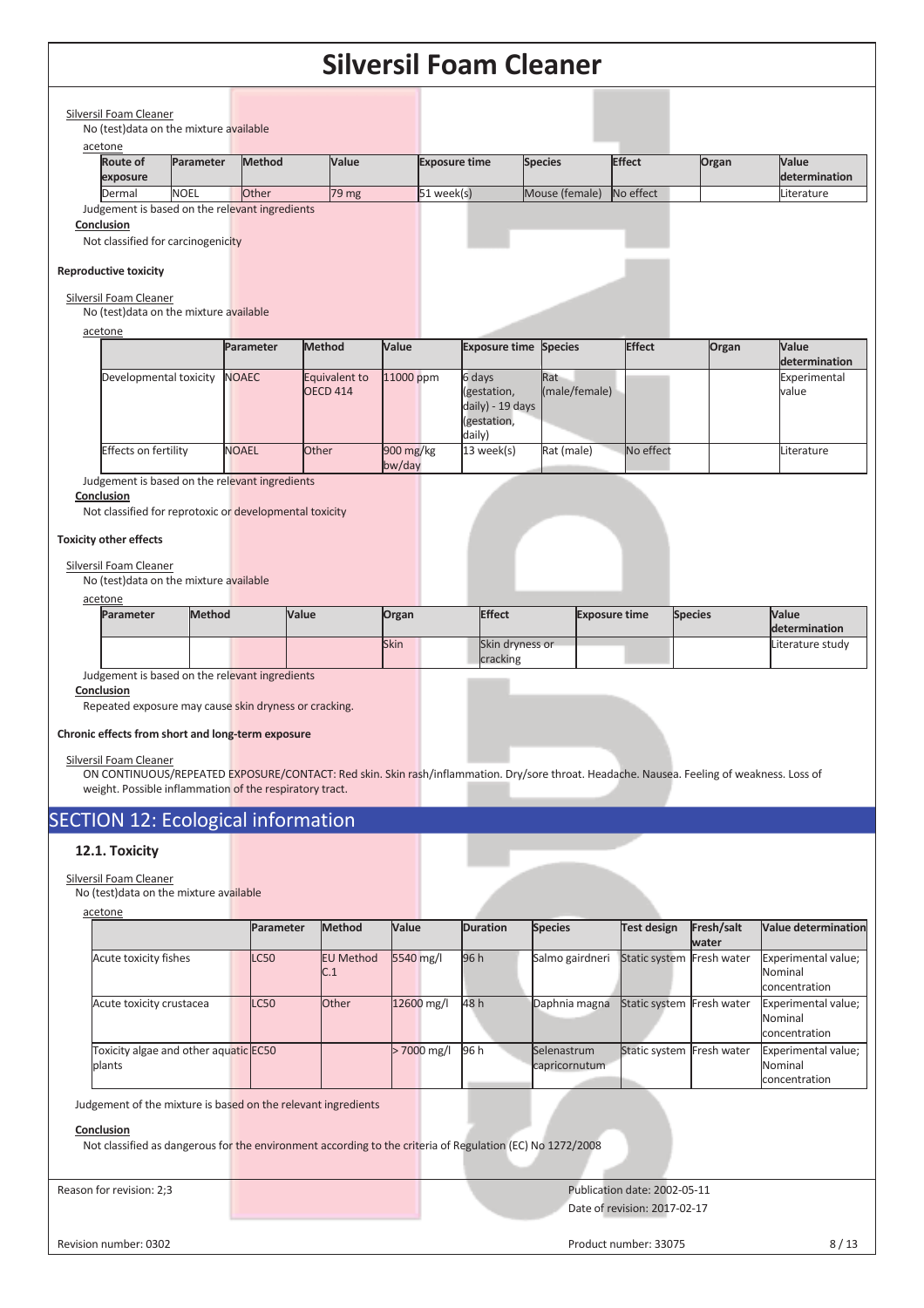|         | 12.2. Persistence and degradability         |               |                          |       |       |                 |                 |                           |  |                            |
|---------|---------------------------------------------|---------------|--------------------------|-------|-------|-----------------|-----------------|---------------------------|--|----------------------------|
|         | acetone                                     |               |                          |       |       |                 |                 |                           |  |                            |
|         | <b>Biodegradation water</b>                 |               |                          |       |       |                 |                 |                           |  |                            |
|         | <b>Method</b>                               |               |                          | Value |       |                 | <b>Duration</b> |                           |  | Value determination        |
|         | OECD 301B: CO2 Evolution Test               |               | 90.9%                    |       |       | $28$ day(s)     |                 | <b>Experimental value</b> |  |                            |
|         |                                             |               |                          |       |       |                 |                 |                           |  |                            |
|         | Conclusion                                  |               |                          |       |       |                 |                 |                           |  |                            |
|         | Contains readily biodegradable component(s) |               |                          |       |       |                 |                 |                           |  |                            |
|         |                                             |               |                          |       |       |                 |                 |                           |  |                            |
|         | 12.3. Bioaccumulative potential             |               |                          |       |       |                 |                 |                           |  |                            |
|         | Silversil Foam Cleaner                      |               |                          |       |       |                 |                 |                           |  |                            |
| Log Kow |                                             |               |                          |       |       |                 |                 |                           |  |                            |
|         | <b>Method</b>                               |               | <b>Remark</b>            |       | Value |                 |                 | Temperature               |  | Value determination        |
|         |                                             |               | Not applicable (mixture) |       |       |                 |                 |                           |  |                            |
|         | acetone                                     |               |                          |       |       |                 |                 |                           |  |                            |
|         | <b>BCF fishes</b>                           |               |                          |       |       |                 |                 |                           |  |                            |
|         |                                             | Method        | Value                    |       |       |                 |                 |                           |  | <b>Value determination</b> |
|         | Parameter                                   |               |                          |       |       | <b>Duration</b> | <b>Species</b>  |                           |  |                            |
|         | <b>BCF</b>                                  |               | 0.69                     |       |       |                 | Pisces          |                           |  |                            |
|         | <b>BCF other aquatic organisms</b>          |               |                          |       |       |                 |                 |                           |  |                            |
|         | Parameter                                   | Method        | Value                    |       |       | <b>Duration</b> | <b>Species</b>  |                           |  | Value determination        |
|         | <b>BCF</b>                                  | <b>BCFWIN</b> | k.                       |       |       |                 |                 |                           |  | Calculated value           |
|         | Log Kow                                     |               |                          |       |       |                 |                 |                           |  |                            |
|         | <b>Method</b>                               |               | <b>Remark</b>            |       | Value |                 |                 | Temperature               |  | Value determination        |
|         |                                             |               |                          |       |       |                 |                 |                           |  |                            |

#### **Conclusion**

Does not contain bioaccumulative component(s)

## **12.4. Mobility in soil**

No (test)data on mobility of the components available

## **12.5. Results of PBT and vPvB assessment**

Does not contain component(s) that meet(s) the criteria of PBT and/or vPvB as listed in Annex XIII of Regulation (EC) No 1907/2006.

#### **12.6. Other adverse effects**

### Silversil Foam Cleaner

### **Fluorinated greenhouse gases (Regulation (EU) No 517/2014)**

None of the known components is included in the list of fluorinated greenhouse gases (Regulation (EU) No 517/2014)

### **Ozone-depleting potential (ODP)**  Not classified as dangerous for the ozone layer (Regulation (EC) No 1005/2009)

# SECTION 13: Disposal considerations

The information in this section is a general description. If applicable and available, exposure scenarios are attached in annex. Always use the relevant exposure scenarios that correspond to your identified use.

# **13.1. Waste treatment methods**

## **13.1.1 Provisions relating to waste**

## **European Union**

Hazardous waste according to Directive 2008/98/EC, as amended by Regulation (EU) No 1357/2014.

Waste material code (Directive 2008/98/EC, Decision 2000/0532/EC).

16 05 04\* (gases in pressure containers and discarded chemicals: gases in pressure containers (including halons) containing hazardous substances). 20 01 29\* (separately collected fractions (except 15 01): detergents containing hazardous substances). Depending on branch of industry and production process, also other waste codes may be applicable.

#### **13.1.2 Disposal methods**

Refer to manufacturer/supplier for information on recovery/ recycling. Remove waste in accordance with local and/or national regulations. Hazardous waste shall not be mixed together with other waste. Different types of hazardous waste shall not be mixed together if this may entail a risk of pollution or create problems for the further management of the waste. Hazardous waste shall be managed responsibly. All entities that store, transport or handle hazardous waste shall take the necessary measures to prevent risks of pollution or damage to people or animals. Do not discharge into drains or the environment.

### **13.1.3 Packaging/Container**

#### **European Union**

Waste material code packaging (Directive 2008/98/EC).

15 01 10\* (packaging containing residues of or contaminated by dangerous substances).

| <b>SECTION 14: Transport information</b> |      |                                                              |      |
|------------------------------------------|------|--------------------------------------------------------------|------|
| Road (ADR)<br>14.1. UN number            |      |                                                              |      |
| UN number                                | 1950 |                                                              |      |
| Reason for revision: 2;3                 |      | Publication date: 2002-05-11<br>Date of revision: 2017-02-17 |      |
| Revision number: 0302                    |      | Product number: 33075                                        | 9/13 |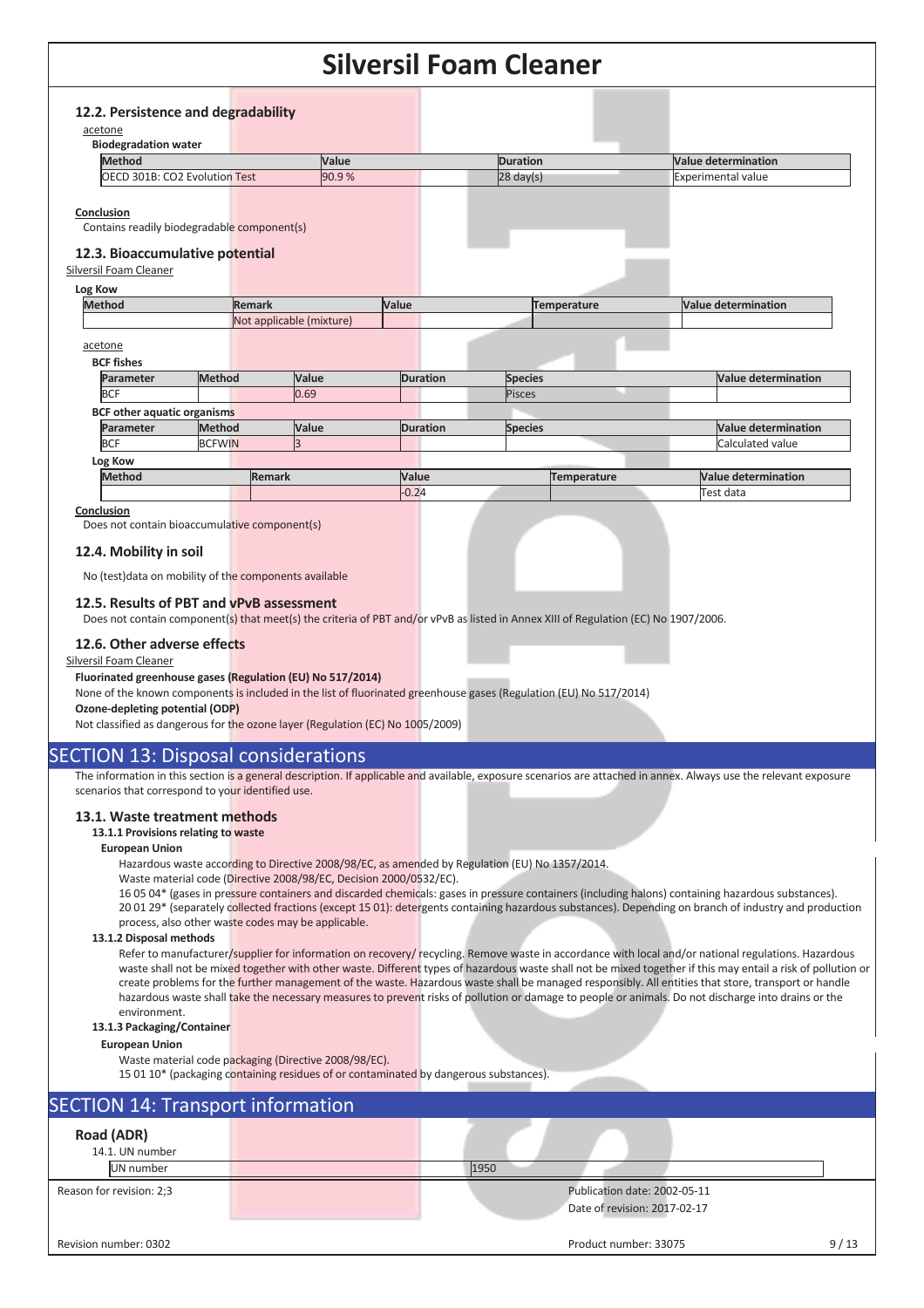| 14.2. UN proper shipping name<br>Proper shipping name | Aerosols                                                              |
|-------------------------------------------------------|-----------------------------------------------------------------------|
|                                                       |                                                                       |
| 14.3. Transport hazard class(es)                      |                                                                       |
| Hazard identification number                          |                                                                       |
| Class                                                 | l2                                                                    |
| Classification code                                   | 5F                                                                    |
| 14.4. Packing group                                   |                                                                       |
| Packing group                                         |                                                                       |
| Labels                                                | 2.1                                                                   |
| 14.5. Environmental hazards                           |                                                                       |
| Environmentally hazardous substance mark              | no                                                                    |
| 14.6. Special precautions for user                    |                                                                       |
| Special provisions                                    | 190                                                                   |
| Special provisions                                    | 327                                                                   |
| Special provisions                                    | 344                                                                   |
| Special provisions                                    | 625                                                                   |
| Limited quantities                                    | Combination packagings: not more than 1 liter per inner packaging for |
|                                                       | liquids. A package shall not weigh more than 30 kg. (gross mass)      |
|                                                       |                                                                       |
| Rail (RID)                                            |                                                                       |
| 14.1. UN number                                       |                                                                       |
| UN number                                             | 1950                                                                  |
| 14.2. UN proper shipping name                         |                                                                       |
| Proper shipping name                                  | Aerosols                                                              |
| 14.3. Transport hazard class(es)                      |                                                                       |
| Hazard identification number                          | 23                                                                    |
| Class                                                 | $\overline{2}$                                                        |
| Classification code                                   | 5F                                                                    |
| 14.4. Packing group                                   |                                                                       |
| Packing group                                         |                                                                       |
| Labels                                                | 2.1                                                                   |
| 14.5. Environmental hazards                           |                                                                       |
| Environmentally hazardous substance mark              |                                                                       |
|                                                       | no                                                                    |
| 14.6. Special precautions for user                    |                                                                       |
| Special provisions                                    | 190                                                                   |
| Special provisions                                    | 327                                                                   |
| Special provisions                                    | 344                                                                   |
| Special provisions                                    | 625                                                                   |
| Limited quantities                                    | Combination packagings: not more than 1 liter per inner packaging for |
|                                                       | liquids. A package shall not weigh more than 30 kg. (gross mass)      |
| <b>Inland waterways (ADN)</b>                         |                                                                       |
| 14.1. UN number                                       |                                                                       |
|                                                       |                                                                       |
| UN number                                             | 1950                                                                  |
| 14.2. UN proper shipping name                         |                                                                       |
| Proper shipping name                                  | Aerosols                                                              |
| 14.3. Transport hazard class(es)                      |                                                                       |
| Class                                                 | $\overline{2}$                                                        |
| Classification code                                   | 5F                                                                    |
|                                                       |                                                                       |
| 14.4. Packing group                                   |                                                                       |
| Packing group                                         |                                                                       |
| Labels                                                | 2.1                                                                   |
| 14.5. Environmental hazards                           |                                                                       |
|                                                       |                                                                       |
| Environmentally hazardous substance mark              | no                                                                    |
| 14.6. Special precautions for user                    |                                                                       |
| Special provisions                                    | 190                                                                   |
| Special provisions                                    | 327                                                                   |
| Special provisions                                    | 344                                                                   |
| Special provisions                                    | 625                                                                   |
| Limited quantities                                    | Combination packagings: not more than 1 liter per inner packaging for |
|                                                       | liquids. A package shall not weigh more than 30 kg. (gross mass)      |
|                                                       |                                                                       |
| Sea (IMDG/IMSBC)                                      |                                                                       |
| 14.1. UN number                                       |                                                                       |
| UN number                                             | 1950                                                                  |
| 14.2. UN proper shipping name                         |                                                                       |
| Proper shipping name                                  | Aerosols                                                              |
| 14.3. Transport hazard class(es)                      |                                                                       |
| Class                                                 | 2.1                                                                   |
|                                                       |                                                                       |
| Reason for revision: 2;3                              | Publication date: 2002-05-11                                          |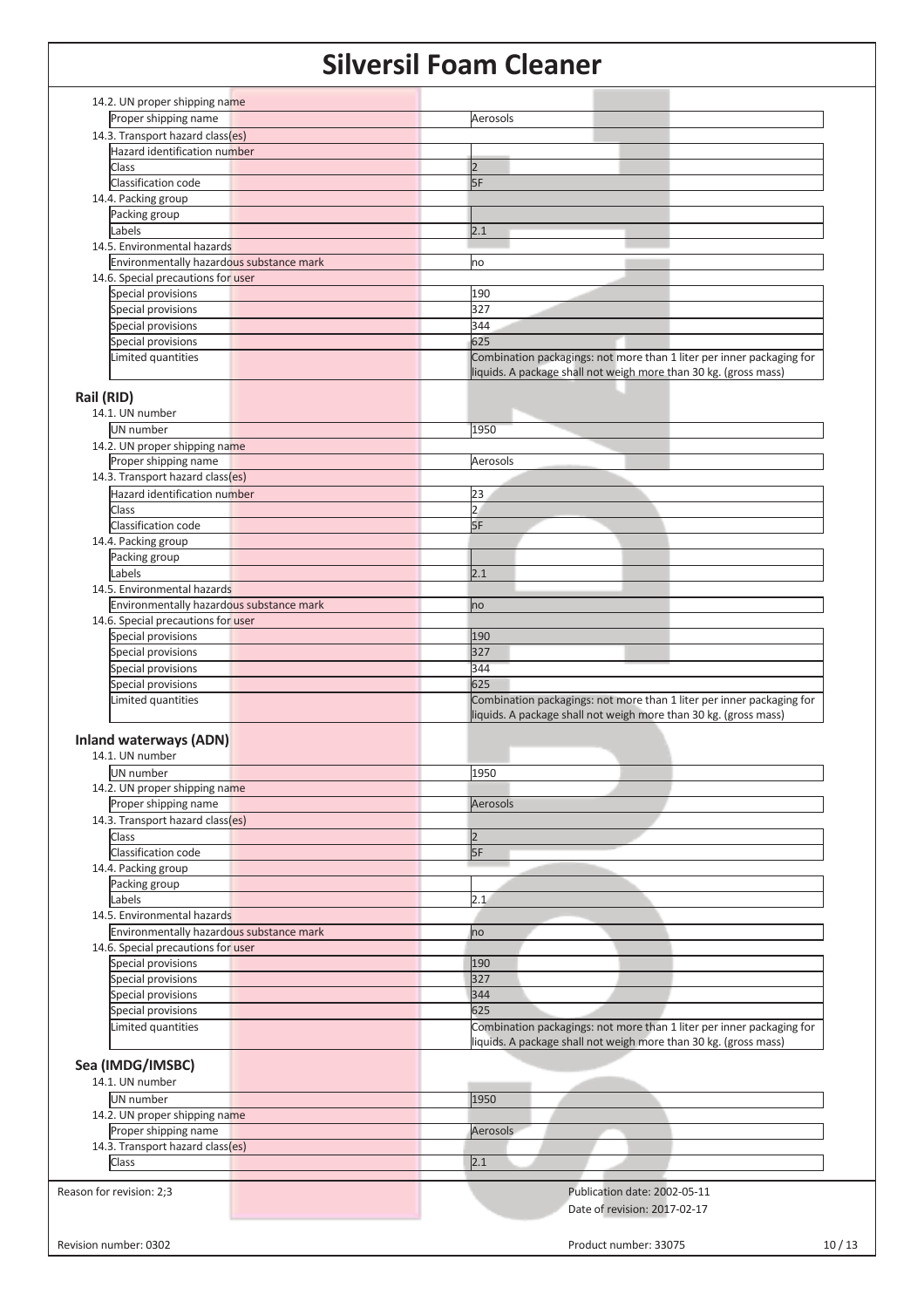| Packing group                                                            |                                                                                                                                           |
|--------------------------------------------------------------------------|-------------------------------------------------------------------------------------------------------------------------------------------|
| Labels                                                                   | 2.1                                                                                                                                       |
| 14.5. Environmental hazards                                              |                                                                                                                                           |
| Marine pollutant                                                         |                                                                                                                                           |
| Environmentally hazardous substance mark                                 | no                                                                                                                                        |
| 14.6. Special precautions for user                                       |                                                                                                                                           |
| Special provisions                                                       | 63                                                                                                                                        |
| Special provisions                                                       | 190                                                                                                                                       |
| Special provisions                                                       | 277                                                                                                                                       |
| Special provisions                                                       | 327                                                                                                                                       |
| Special provisions                                                       | 344                                                                                                                                       |
| Special provisions                                                       | 959                                                                                                                                       |
| Limited quantities                                                       | Combination packagings: not more than 1 liter per inner packaging for<br>liquids. A package shall not weigh more than 30 kg. (gross mass) |
| 14.7. Transport in bulk according to Annex II of Marpol and the IBC Code |                                                                                                                                           |
| Annex II of MARPOL 73/78                                                 | Not applicable                                                                                                                            |
| Air (ICAO-TI/IATA-DGR)<br>14.1. UN number                                |                                                                                                                                           |
|                                                                          |                                                                                                                                           |
| UN number                                                                | 1950                                                                                                                                      |
| 14.2. UN proper shipping name                                            |                                                                                                                                           |
| Proper shipping name                                                     | Aerosols, flammable                                                                                                                       |
| 14.3. Transport hazard class(es)                                         |                                                                                                                                           |
| <b>Class</b>                                                             | 2.1                                                                                                                                       |
| 14.4. Packing group                                                      |                                                                                                                                           |
| Packing group                                                            |                                                                                                                                           |
| Labels                                                                   | 2.1                                                                                                                                       |
| 14.5. Environmental hazards                                              |                                                                                                                                           |
| Environmentally hazardous substance mark                                 | no                                                                                                                                        |
| 14.6. Special precautions for user                                       |                                                                                                                                           |
| Special provisions                                                       | A145<br>A167                                                                                                                              |
| Special provisions<br>Special provisions                                 | A802                                                                                                                                      |

# **15.1. Safety, health and environmental regulations/legislation specific for the substance or mixture**

## **European legislation:**

VOC content Directive 2010/75/EU

| <b>VOC content</b> |  |  | Remark |  |  |
|--------------------|--|--|--------|--|--|
| 100 %              |  |  |        |  |  |
|                    |  |  |        |  |  |

REACH Annex XVII - Restriction

 Contains component(s) subject to restrictions of Annex XVII of Regulation (EC) No 1907/2006: restrictions on the manufacture, placing on the market and use of certain dangerous substances, mixtures and articles.

|                          | Designation of the substance, of the group of Conditions of restriction<br>substances or of the mixture                                                                                                                                                                                                                                                                                                                                                                                                                                                                                                                                              |                                                                                                                                                                                                                                                                                                                                                                                                                                                                                                                                                                                                                                                                                                                                                                                                                                                                                                                                                                                                                                                                                                                                                                                                                                                                                                                                                                                                                                                                                                                                                                                                                                                                                                                                                                                                                                                                                                                                                    |
|--------------------------|------------------------------------------------------------------------------------------------------------------------------------------------------------------------------------------------------------------------------------------------------------------------------------------------------------------------------------------------------------------------------------------------------------------------------------------------------------------------------------------------------------------------------------------------------------------------------------------------------------------------------------------------------|----------------------------------------------------------------------------------------------------------------------------------------------------------------------------------------------------------------------------------------------------------------------------------------------------------------------------------------------------------------------------------------------------------------------------------------------------------------------------------------------------------------------------------------------------------------------------------------------------------------------------------------------------------------------------------------------------------------------------------------------------------------------------------------------------------------------------------------------------------------------------------------------------------------------------------------------------------------------------------------------------------------------------------------------------------------------------------------------------------------------------------------------------------------------------------------------------------------------------------------------------------------------------------------------------------------------------------------------------------------------------------------------------------------------------------------------------------------------------------------------------------------------------------------------------------------------------------------------------------------------------------------------------------------------------------------------------------------------------------------------------------------------------------------------------------------------------------------------------------------------------------------------------------------------------------------------------|
| acetone                  | Liquid substances or mixtures which are<br>regarded as dangerous in accordance with<br>Directive 1999/45/EC or are fulfilling the<br>criteria for any of the following hazard classes<br>or categories set out in Annex I to Regulation<br>(EC) No 1272/2008:<br>(a) hazard classes 2.1 to 2.4, 2.6 and 2.7, 2.8<br>types A and B, 2.9, 2.10, 2.12, 2.13 categories 1<br>and 2, 2.14 categories 1 and 2, 2.15 types A to<br>(b) hazard classes 3.1 to 3.6, 3.7 adverse<br>effects on sexual function and fertility or on<br>development, 3.8 effects other than narcotic<br>effects, 3.9 and 3.10;<br>(c) hazard class 4.1;<br>(d) hazard class 5.1. | 1. Shall not be used in:<br>ornamental articles intended to produce light or colour effects by means of different<br>phases, for example in ornamental lamps and ashtrays,<br>- tricks and jokes,<br>games for one or more participants, or any article intended to be used as such, even with<br>ornamental aspects, 2. Articles not complying with paragraph 1 shall not be placed on the<br>market.3. Shall not be placed on the market if they contain a colouring agent, unless<br>required for fiscal reasons, or perfume, or both, if they:<br>can be used as fuel in decorative oil lamps for supply to the general public, and,<br>present an aspiration hazard and are labelled with R65 or H304,4. Decorative oil lamps<br>for supply to the general public shall not be placed on the market unless they conform to<br>the European Standard on Decorative oil lamps (EN 14059) adopted by the European<br>Committee for Standardisation (CEN).5. Without prejudice to the implementation of other<br>Community provisions relating to the classification, packaging and labelling of dangerous<br>substances and mixtures, suppliers shall ensure, before the placing on the market, that the<br>following requirements are met:<br>a) lamp oils, labelled with R65 or H304, intended for supply to the general public are visibly,<br>legibly and indelibly marked as follows: "Keep lamps filled with this liguid out of the reach of<br>children"; and, by 1 December 2010, "Just a sip of lamp oil $-$ or even sucking the wick of<br>lamps - may lead to life-threatening lung damage";<br>b) grill lighter fluids, labelled with R65 or H304, intended for supply to the general public are<br>legibly and indelibly marked by 1 December 2010 as follows: "Just a sip of grill lighter may<br>lead to life threatening lung damage";<br>c) lamp oils and grill lighters, labelled with R65 or H304, intended for supply to the |
| Reason for revision: 2;3 |                                                                                                                                                                                                                                                                                                                                                                                                                                                                                                                                                                                                                                                      | Publication date: 2002-05-11                                                                                                                                                                                                                                                                                                                                                                                                                                                                                                                                                                                                                                                                                                                                                                                                                                                                                                                                                                                                                                                                                                                                                                                                                                                                                                                                                                                                                                                                                                                                                                                                                                                                                                                                                                                                                                                                                                                       |
| Revision number: 0302    |                                                                                                                                                                                                                                                                                                                                                                                                                                                                                                                                                                                                                                                      | Date of revision: 2017-02-17<br>Product number: 33075<br>11/13                                                                                                                                                                                                                                                                                                                                                                                                                                                                                                                                                                                                                                                                                                                                                                                                                                                                                                                                                                                                                                                                                                                                                                                                                                                                                                                                                                                                                                                                                                                                                                                                                                                                                                                                                                                                                                                                                     |
|                          |                                                                                                                                                                                                                                                                                                                                                                                                                                                                                                                                                                                                                                                      |                                                                                                                                                                                                                                                                                                                                                                                                                                                                                                                                                                                                                                                                                                                                                                                                                                                                                                                                                                                                                                                                                                                                                                                                                                                                                                                                                                                                                                                                                                                                                                                                                                                                                                                                                                                                                                                                                                                                                    |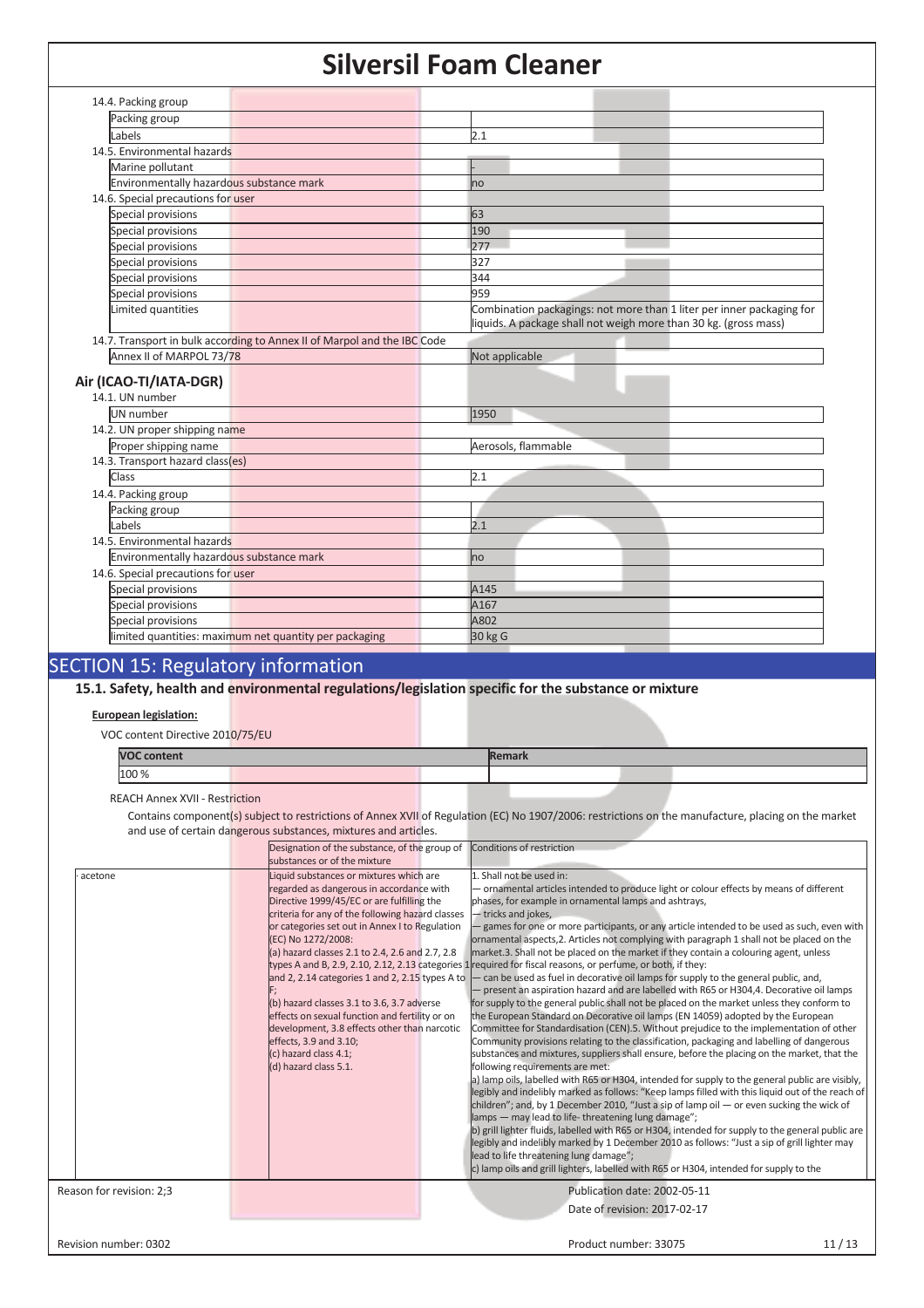|                          |                                                                                                                                                    | <b>Silversil Foam Cleaner</b>                                                                                                                                                                                                                                                                                                                                                                                 |                                                                                                                                                                                                                                                                                                                                                                                                                                                                                                                                                                                                                                                                                                                                                                                                                                                                                                                                                                                                                                                                                                                                                                 |
|--------------------------|----------------------------------------------------------------------------------------------------------------------------------------------------|---------------------------------------------------------------------------------------------------------------------------------------------------------------------------------------------------------------------------------------------------------------------------------------------------------------------------------------------------------------------------------------------------------------|-----------------------------------------------------------------------------------------------------------------------------------------------------------------------------------------------------------------------------------------------------------------------------------------------------------------------------------------------------------------------------------------------------------------------------------------------------------------------------------------------------------------------------------------------------------------------------------------------------------------------------------------------------------------------------------------------------------------------------------------------------------------------------------------------------------------------------------------------------------------------------------------------------------------------------------------------------------------------------------------------------------------------------------------------------------------------------------------------------------------------------------------------------------------|
|                          |                                                                                                                                                    |                                                                                                                                                                                                                                                                                                                                                                                                               | general public are packaged in black opaque containers not exceeding 1 litre by 1 December<br>2010.6. No later than 1 June 2014, the Commission shall request the European Chemicals<br>Agency to prepare a dossier, in accordance with Article 69 of the present Regulation with a<br>view to ban, if appropriate, grill lighter fluids and fuel for decorative lamps, labelled R65 or<br>H304, intended for supply to the general public.7. Natural or legal persons placing on the<br>market for the first time lamp oils and grill lighter fluids, labelled with R65 or H304, shall by 1<br>December 2011, and annually thereafter, provide data on alternatives to lamp oils and grill<br>lighter fluids labelled R65 or H304 to the competent authority in the Member State<br>concerned. Member States shall make those data available to the Commission.'                                                                                                                                                                                                                                                                                               |
| acetone                  |                                                                                                                                                    | Substances classified as flammable gases<br>category 1 or 2, flammable liquids categories<br>1, 2 or 3, flammable solids category 1 or 2,<br>substances and mixtures which, in contact<br>with water, emit flammable gases, category 1,<br>2 or 3, pyrophoric liquids category 1 or<br>pyrophoric solids category 1, regardless of<br>whether they appear in Part 3 of Annex VI to<br>that Regulation or not. | 1. Shall not be used, as substance or as mixtures in aerosol dispensers where these aerosol<br>dispensers are intended for supply to the general public for entertainment and decorative<br>purposes such as the following:<br>- metallic glitter intended mainly for decoration,<br>- artificial snow and frost,<br>- "whoopee" cushions,<br>- silly string aerosols,<br>- imitation excrement,<br>- horns for parties,<br>- decorative flakes and foams,<br>- artificial cobwebs,<br>- stink bombs.2. Without prejudice to the application of other Community provisions on<br>the classification, packaging and labelling of substances, suppliers shall ensure before the<br>placing on the market that the packaging of aerosol dispensers referred to above is marked<br>visibly, legibly and indelibly with:<br>"For professional users only".3. By way of derogation, paragraphs 1 and 2 shall not apply to<br>the aerosol dispensers referred to Article 8 (1a) of Council Directive 75/324/EEC.4. The<br>aerosol dispensers referred to in paragraphs 1 and 2 shall not be placed on the market<br>unless they conform to the requirements indicated. |
|                          | <b>National legislation Belgium</b>                                                                                                                |                                                                                                                                                                                                                                                                                                                                                                                                               |                                                                                                                                                                                                                                                                                                                                                                                                                                                                                                                                                                                                                                                                                                                                                                                                                                                                                                                                                                                                                                                                                                                                                                 |
|                          | Silversil Foam Cleaner<br>No data available<br><b>National legislation The Netherlands</b>                                                         |                                                                                                                                                                                                                                                                                                                                                                                                               |                                                                                                                                                                                                                                                                                                                                                                                                                                                                                                                                                                                                                                                                                                                                                                                                                                                                                                                                                                                                                                                                                                                                                                 |
|                          | Silversil Foam Cleaner<br>Waste identification (the                                                                                                | LWCA (the Netherlands): KGA category 06                                                                                                                                                                                                                                                                                                                                                                       |                                                                                                                                                                                                                                                                                                                                                                                                                                                                                                                                                                                                                                                                                                                                                                                                                                                                                                                                                                                                                                                                                                                                                                 |
|                          | Netherlands)                                                                                                                                       |                                                                                                                                                                                                                                                                                                                                                                                                               |                                                                                                                                                                                                                                                                                                                                                                                                                                                                                                                                                                                                                                                                                                                                                                                                                                                                                                                                                                                                                                                                                                                                                                 |
|                          | <b>National legislation France</b><br>Silversil Foam Cleaner<br>No data available<br><b>National legislation Germany</b><br>Silversil Foam Cleaner |                                                                                                                                                                                                                                                                                                                                                                                                               |                                                                                                                                                                                                                                                                                                                                                                                                                                                                                                                                                                                                                                                                                                                                                                                                                                                                                                                                                                                                                                                                                                                                                                 |
|                          | WGK                                                                                                                                                |                                                                                                                                                                                                                                                                                                                                                                                                               | 1; Classification water polluting based on the components in compliance with Verwaltungsvorschrift wassergefährdender                                                                                                                                                                                                                                                                                                                                                                                                                                                                                                                                                                                                                                                                                                                                                                                                                                                                                                                                                                                                                                           |
|                          | acetone                                                                                                                                            | Stoffe (VwVwS) of 27 July 2005 (Anhang 4)                                                                                                                                                                                                                                                                                                                                                                     |                                                                                                                                                                                                                                                                                                                                                                                                                                                                                                                                                                                                                                                                                                                                                                                                                                                                                                                                                                                                                                                                                                                                                                 |
|                          | TA-Luft                                                                                                                                            | 5.2.5                                                                                                                                                                                                                                                                                                                                                                                                         |                                                                                                                                                                                                                                                                                                                                                                                                                                                                                                                                                                                                                                                                                                                                                                                                                                                                                                                                                                                                                                                                                                                                                                 |
|                          | TRGS900 - Risiko der<br>Fruchtschädigung                                                                                                           | Grenzwertes nicht befürchtet zu werden                                                                                                                                                                                                                                                                                                                                                                        | Aceton; Y; Risiko der Fruchtschädigung braucht bei Einhaltung des Arbeitsplatzgrenzwertes und des biologischen                                                                                                                                                                                                                                                                                                                                                                                                                                                                                                                                                                                                                                                                                                                                                                                                                                                                                                                                                                                                                                                  |
|                          | <b>National legislation United Kingdom</b>                                                                                                         |                                                                                                                                                                                                                                                                                                                                                                                                               |                                                                                                                                                                                                                                                                                                                                                                                                                                                                                                                                                                                                                                                                                                                                                                                                                                                                                                                                                                                                                                                                                                                                                                 |
|                          | Silversil Foam Cleaner<br>No data available                                                                                                        |                                                                                                                                                                                                                                                                                                                                                                                                               |                                                                                                                                                                                                                                                                                                                                                                                                                                                                                                                                                                                                                                                                                                                                                                                                                                                                                                                                                                                                                                                                                                                                                                 |
|                          | Other relevant data                                                                                                                                |                                                                                                                                                                                                                                                                                                                                                                                                               |                                                                                                                                                                                                                                                                                                                                                                                                                                                                                                                                                                                                                                                                                                                                                                                                                                                                                                                                                                                                                                                                                                                                                                 |
|                          | Silversil Foam Cleaner<br>No data available                                                                                                        |                                                                                                                                                                                                                                                                                                                                                                                                               |                                                                                                                                                                                                                                                                                                                                                                                                                                                                                                                                                                                                                                                                                                                                                                                                                                                                                                                                                                                                                                                                                                                                                                 |
|                          | acetone                                                                                                                                            |                                                                                                                                                                                                                                                                                                                                                                                                               |                                                                                                                                                                                                                                                                                                                                                                                                                                                                                                                                                                                                                                                                                                                                                                                                                                                                                                                                                                                                                                                                                                                                                                 |
|                          | TLV - Carcinogen                                                                                                                                   | Acetone; A4                                                                                                                                                                                                                                                                                                                                                                                                   |                                                                                                                                                                                                                                                                                                                                                                                                                                                                                                                                                                                                                                                                                                                                                                                                                                                                                                                                                                                                                                                                                                                                                                 |
|                          | 15.2. Chemical safety assessment                                                                                                                   | No chemical safety assessment has been conducted for the mixture.                                                                                                                                                                                                                                                                                                                                             |                                                                                                                                                                                                                                                                                                                                                                                                                                                                                                                                                                                                                                                                                                                                                                                                                                                                                                                                                                                                                                                                                                                                                                 |
|                          | <b>SECTION 16: Other information</b>                                                                                                               |                                                                                                                                                                                                                                                                                                                                                                                                               |                                                                                                                                                                                                                                                                                                                                                                                                                                                                                                                                                                                                                                                                                                                                                                                                                                                                                                                                                                                                                                                                                                                                                                 |
|                          |                                                                                                                                                    | Full text of any H-statements referred to under headings 2 and 3:                                                                                                                                                                                                                                                                                                                                             |                                                                                                                                                                                                                                                                                                                                                                                                                                                                                                                                                                                                                                                                                                                                                                                                                                                                                                                                                                                                                                                                                                                                                                 |
|                          | H220 Extremely flammable gas.<br>H222 Extremely flammable aerosol.                                                                                 |                                                                                                                                                                                                                                                                                                                                                                                                               |                                                                                                                                                                                                                                                                                                                                                                                                                                                                                                                                                                                                                                                                                                                                                                                                                                                                                                                                                                                                                                                                                                                                                                 |
|                          | H225 Highly flammable liquid and vapour.                                                                                                           |                                                                                                                                                                                                                                                                                                                                                                                                               |                                                                                                                                                                                                                                                                                                                                                                                                                                                                                                                                                                                                                                                                                                                                                                                                                                                                                                                                                                                                                                                                                                                                                                 |
|                          | H229 Pressurised container: May burst if heated.                                                                                                   | H280 Contains gas under pressure; may explode if heated.                                                                                                                                                                                                                                                                                                                                                      |                                                                                                                                                                                                                                                                                                                                                                                                                                                                                                                                                                                                                                                                                                                                                                                                                                                                                                                                                                                                                                                                                                                                                                 |
|                          | H319 Causes serious eye irritation.                                                                                                                |                                                                                                                                                                                                                                                                                                                                                                                                               |                                                                                                                                                                                                                                                                                                                                                                                                                                                                                                                                                                                                                                                                                                                                                                                                                                                                                                                                                                                                                                                                                                                                                                 |
|                          | H336 May cause drowsiness or dizziness.                                                                                                            |                                                                                                                                                                                                                                                                                                                                                                                                               |                                                                                                                                                                                                                                                                                                                                                                                                                                                                                                                                                                                                                                                                                                                                                                                                                                                                                                                                                                                                                                                                                                                                                                 |
| $(*)$                    |                                                                                                                                                    | <b>INTERNAL CLASSIFICATION BY BIG</b>                                                                                                                                                                                                                                                                                                                                                                         |                                                                                                                                                                                                                                                                                                                                                                                                                                                                                                                                                                                                                                                                                                                                                                                                                                                                                                                                                                                                                                                                                                                                                                 |
| Reason for revision: 2;3 |                                                                                                                                                    |                                                                                                                                                                                                                                                                                                                                                                                                               | Publication date: 2002-05-11                                                                                                                                                                                                                                                                                                                                                                                                                                                                                                                                                                                                                                                                                                                                                                                                                                                                                                                                                                                                                                                                                                                                    |
|                          |                                                                                                                                                    |                                                                                                                                                                                                                                                                                                                                                                                                               | Date of revision: 2017-02-17                                                                                                                                                                                                                                                                                                                                                                                                                                                                                                                                                                                                                                                                                                                                                                                                                                                                                                                                                                                                                                                                                                                                    |
| Revision number: 0302    |                                                                                                                                                    |                                                                                                                                                                                                                                                                                                                                                                                                               | Product number: 33075<br>12/13                                                                                                                                                                                                                                                                                                                                                                                                                                                                                                                                                                                                                                                                                                                                                                                                                                                                                                                                                                                                                                                                                                                                  |